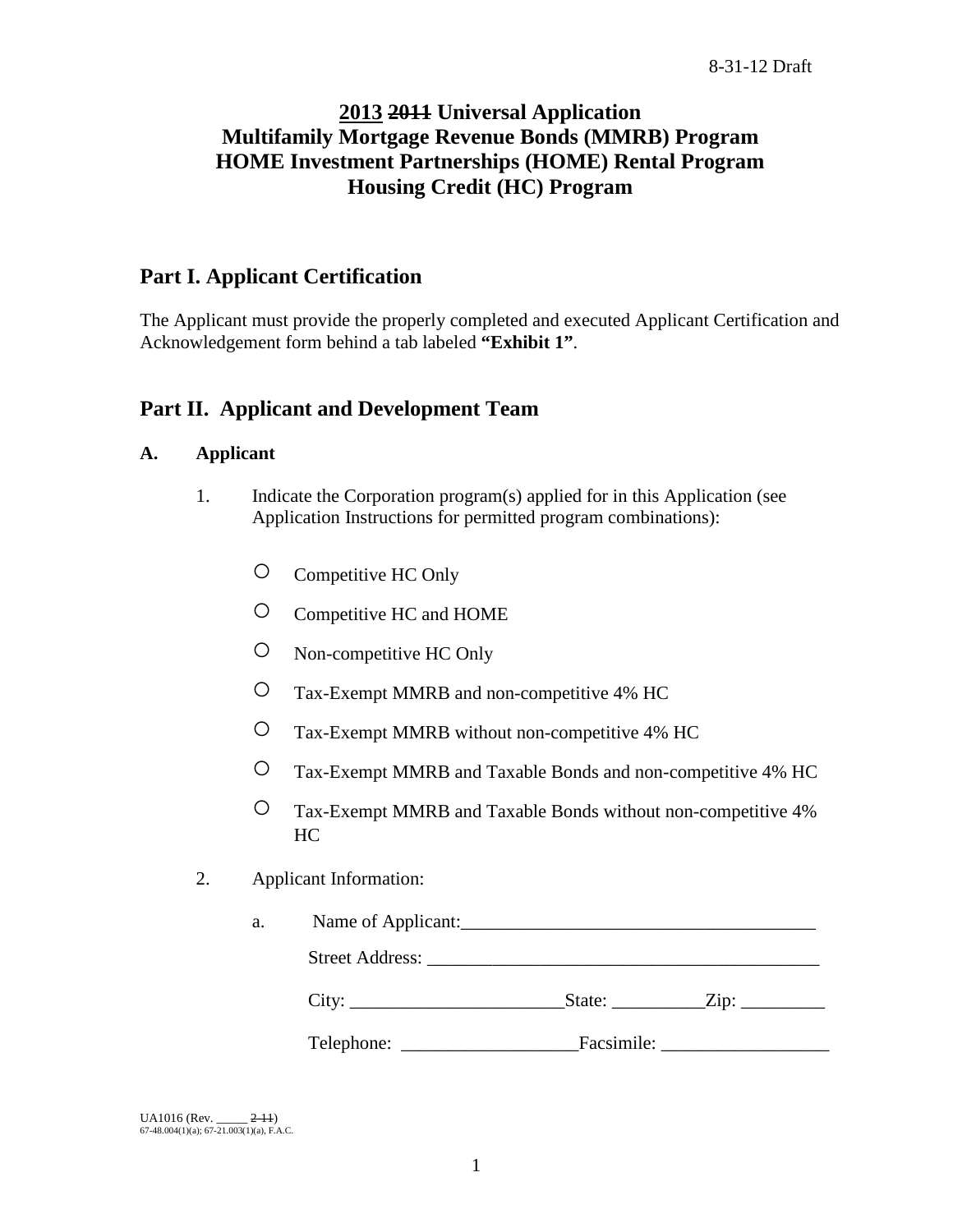E-Mail Address:

b. Federal Employer Identification Number: \_\_\_\_\_\_\_\_\_\_\_\_\_\_\_\_\_\_\_\_\_\_\_

If not yet obtained, provide a copy of the completed, submitted application for the Federal Employer Identification Number behind a tab labeled "**Exhibit 2**".

c. Is Applicant a legally formed entity qualified to do business in the state of Florida as of the Application Deadline?

O Yes O No

Provide required documentation behind a tab labeled "**Exhibit 3**".

d. If applying for HC: Is the Applicant a limited partnership or limited liability company?

O Yes O No

e. Is the Applicant applying as a Non-Profit organization?

O Yes O No

If "Yes", the Applicant must respond to questions (1) and (2) below. If "No", skip Non-Profit status questions and proceed to question 3. below.

- (1) Provide the following documentation for each Non-Profit entity:
	- (a) attorney opinion letter behind a tab labeled "**Exhibit 4**"; and
	- (b) IRS determination letter behind a tab labeled "**Exhibit 5**".
- (2) Answer the following questions:
	- (a) Is the Applicant or one of its general partners or managing members incorporated as a Non-Profit entity pursuant to Chapter 617, Florida Statutes, or similar state statute if incorporated outside Florida?

O Yes O No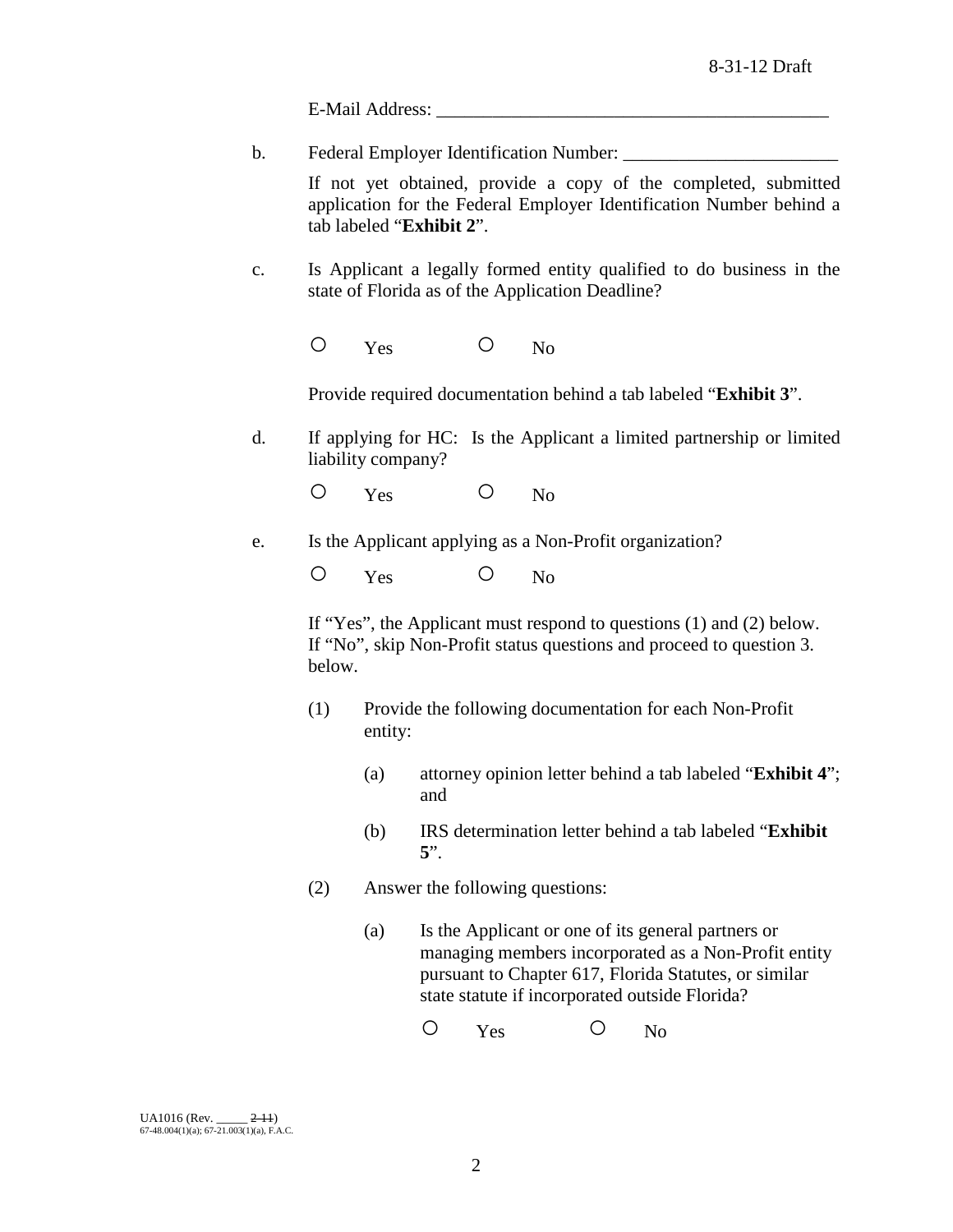If "No", is the Applicant or one of its general partners or managing members a wholly-owned subsidiary of a Non-Profit entity formed pursuant to Chapter 617, Florida Statutes, or similar state statute if incorporated outside Florida?

O Yes O No

(b) Is the Applicant or one of its general partners or managing members a  $501(c)(3)$  or  $501(c)(4)$  Non-Profit entity or is the Applicant or one of its general partners or managing members a wholly-owned subsidiary of a  $501(c)(3)$  or  $501(c)(4)$  Non-Profit entity?

O Yes O No

(c) Does the Non-Profit entity have an ownership interest, either directly or indirectly, in the general partner or general partnership interest or in the managing member or the managing member's interest in the Applicant?

O Yes O No

If "Yes", state the percentage owned in the general partnership or managing member interest:  $\overline{\phantom{a^{11}}}_{\phantom{11}}$   $\phantom{a^{11}}_{\phantom{11}}$   $\phantom{a^{11}}_{\phantom{11}}$   $\phantom{a^{11}}_{\phantom{11}}$ 

- (d) Percentage of Developer's fee that will go to the Non-Profit entity:  $\%$
- (e) Provide the description/explanation of the role of the Non-Profit entity behind a tab labeled **"Exhibit 6"**.
- (f) Provide the names and addresses of the members of the governing board of the Non-Profit entity behind a tab labeled **"Exhibit 7"**.
- (g) For each Non-Profit entity, provide the articles of incorporation demonstrating that one of the purposes of the Non-Profit entity is to foster low-income housing behind a tab labeled **"Exhibit 8"**.
- (h) Year Non-Profit entity was incorporated:  $\frac{1}{(y y y y)}$
- (i) Is the Non-Profit entity affiliated with or controlled by a for-profit entity within the meaning of Section 42(h), Internal Revenue Code?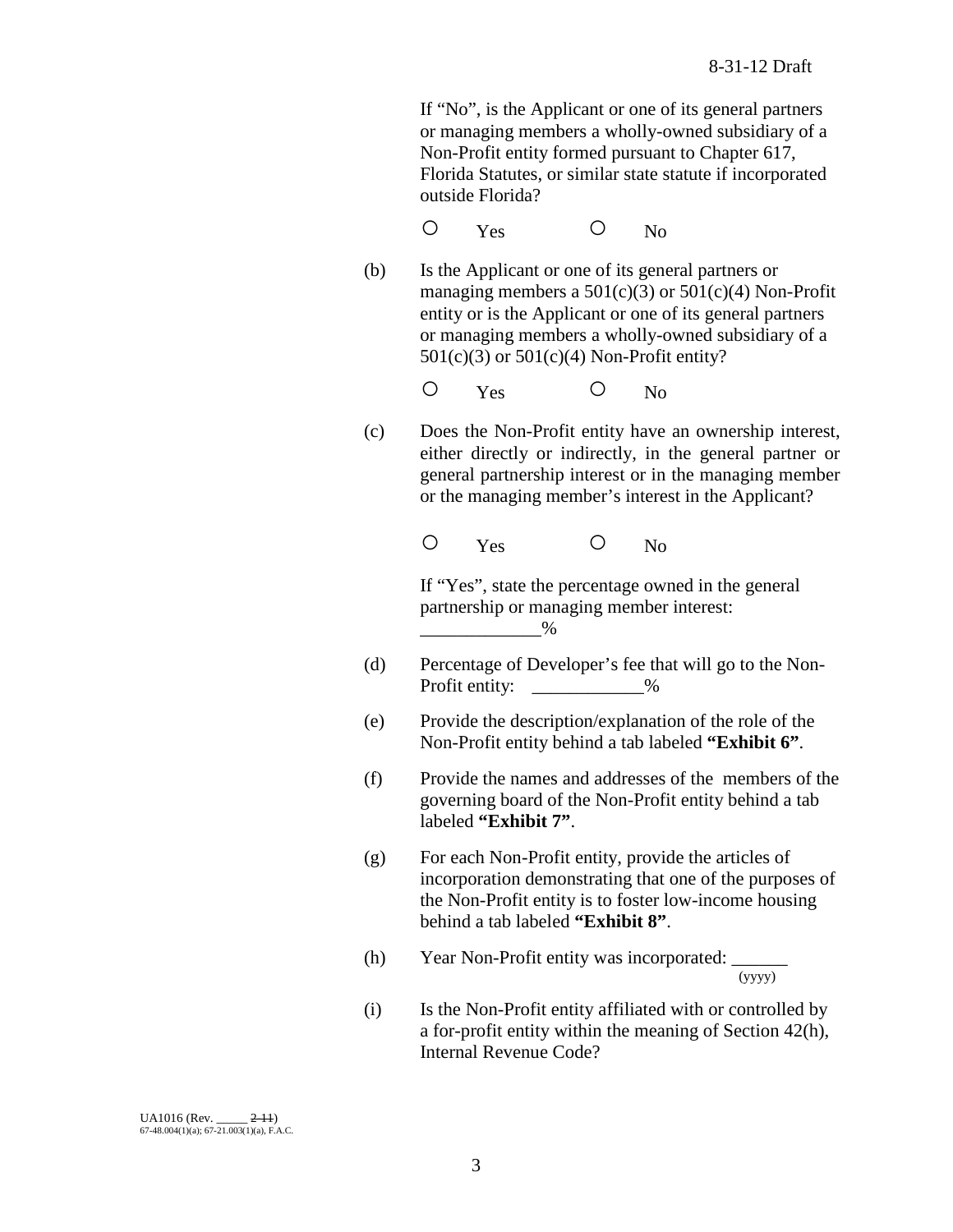○ Yes If "Yes", state name of the for-profit entity: \_\_\_\_\_\_\_\_\_\_\_\_\_\_\_\_\_\_\_\_\_\_\_\_

- No
- 3. Provide the required information for the Applicant and for each Developer behind a tab labeled "**Exhibit 9**".
- 4. Contact Person for this Application:

| Middle Initial: ____________                                           |
|------------------------------------------------------------------------|
|                                                                        |
|                                                                        |
| State: $\frac{\text{Zip: } }{ \text{Up: } \text{Sup: } \text{Sup: } }$ |
|                                                                        |
|                                                                        |
|                                                                        |

5. If Applying for HOME: Is the Applicant applying as a Community Housing Development Organization (CHDO)?

O Yes O No

If "Yes", state CHDO Name:  $\Box$  and provide the required information behind a tab labeled **"Exhibit 9-A"**.

## **B. Development Team**

- 1. Developer(s) and  $\Theta$ **F** Principal(s) of Developer(s):
	- a. State the nName of each Developer (include all co-Developers) and provide behind a tab labeled **"Exhibit 10"** the required Certificate of Good Standing for each stated Developer entity that is not a natural person: \_\_\_\_\_\_\_\_\_\_\_\_\_\_\_\_\_\_\_\_\_\_\_\_\_\_\_\_\_\_\_\_\_\_\_\_\_\_\_\_\_\_\_\_\_\_\_\_\_\_\_\_

\_\_\_\_\_\_\_\_\_\_\_\_\_\_\_\_\_\_\_\_\_\_\_\_\_\_\_\_\_\_\_\_\_\_\_\_\_\_\_\_\_\_\_\_\_\_\_\_\_\_\_\_ \_\_\_\_\_\_\_\_\_\_\_\_\_\_\_\_\_\_\_\_\_\_\_\_\_\_\_\_\_\_\_\_\_\_\_\_\_\_\_\_\_\_\_\_\_\_\_\_\_\_\_\_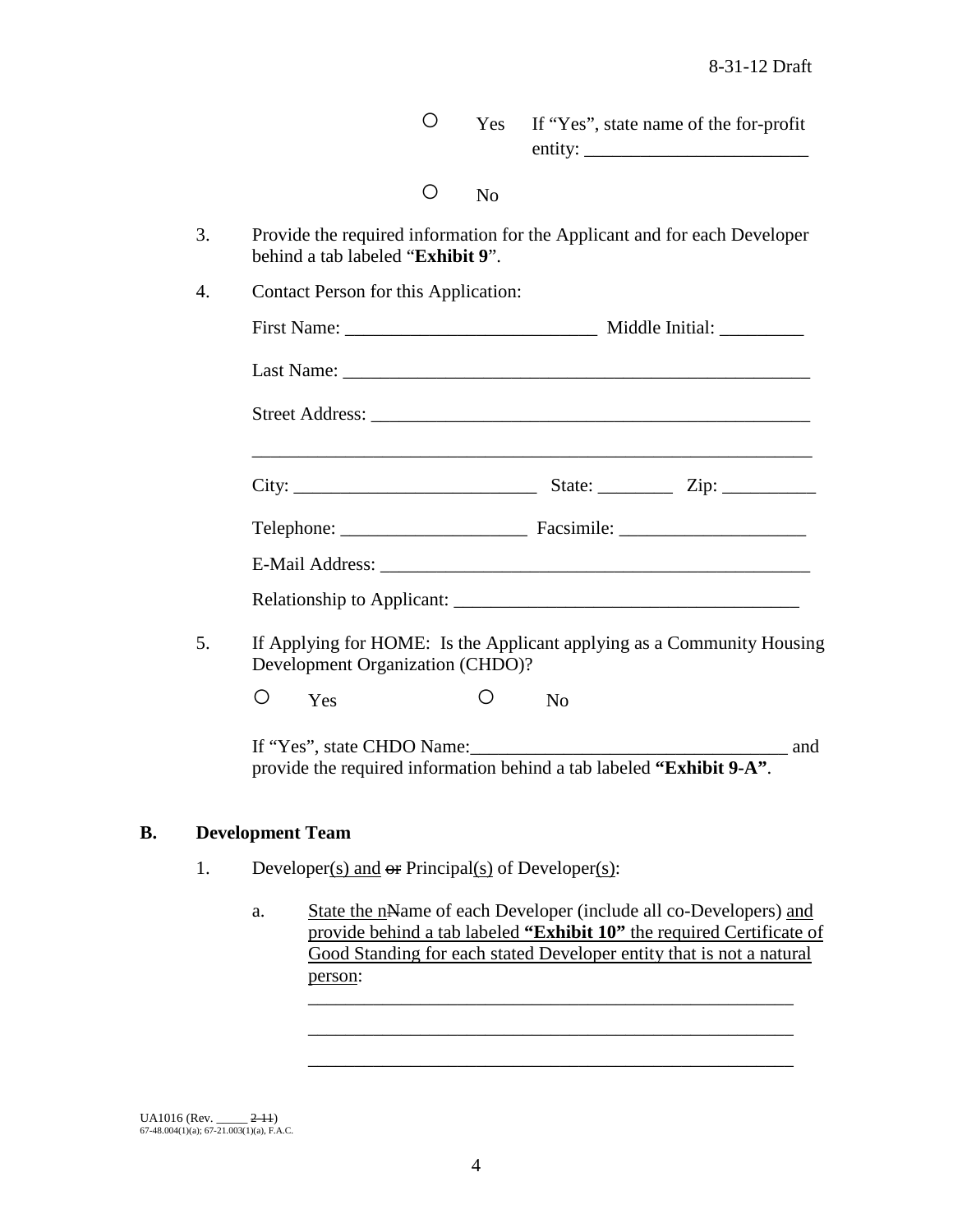- b. General Experience
	- (1) For each experienced Developer, provide an executed Developer or Principal of Developer Certification form, behind a tab labeled "**Exhibit 10**", certifying to the required experience with three (3) completed affordable rental housing developments, as outlined in the Instructions.
	- (2) For each experienced Principal of Developer Certification form included in the Application, also provide a prior experience chart for the experienced Principal, behind a tab labeled "**Exhibit 10**", reflecting the required information for the three (3) completed affordable rental housing developments.
	- (3) For each co-Developer without the required experience, provide the requested information behind a tab labeled "**Exhibit 10"**.
- c. Housing Credit Development Experience
	- (1) Has a Principal of the Developer completed at least three (3) Housing Credit developments as outlined in Part II.B.1.c.(1) of the Instructions?

O Yes O No

If "Yes", provide a prior experience chart, behind a tab labeled "**Exhibit 10**", reflecting the required information for the three (3) Housing Credit developments.

- or
- (2) Does a Principal of the Developer meet the criteria regarding all Competitive Housing Credits received from Florida Housing and all non-competitive Housing Credits received from Florida Housing to be used in conjunction with SAIL or HOME, as outlined in Part II.B.1.c.(2) of the Instructions?

O Yes O No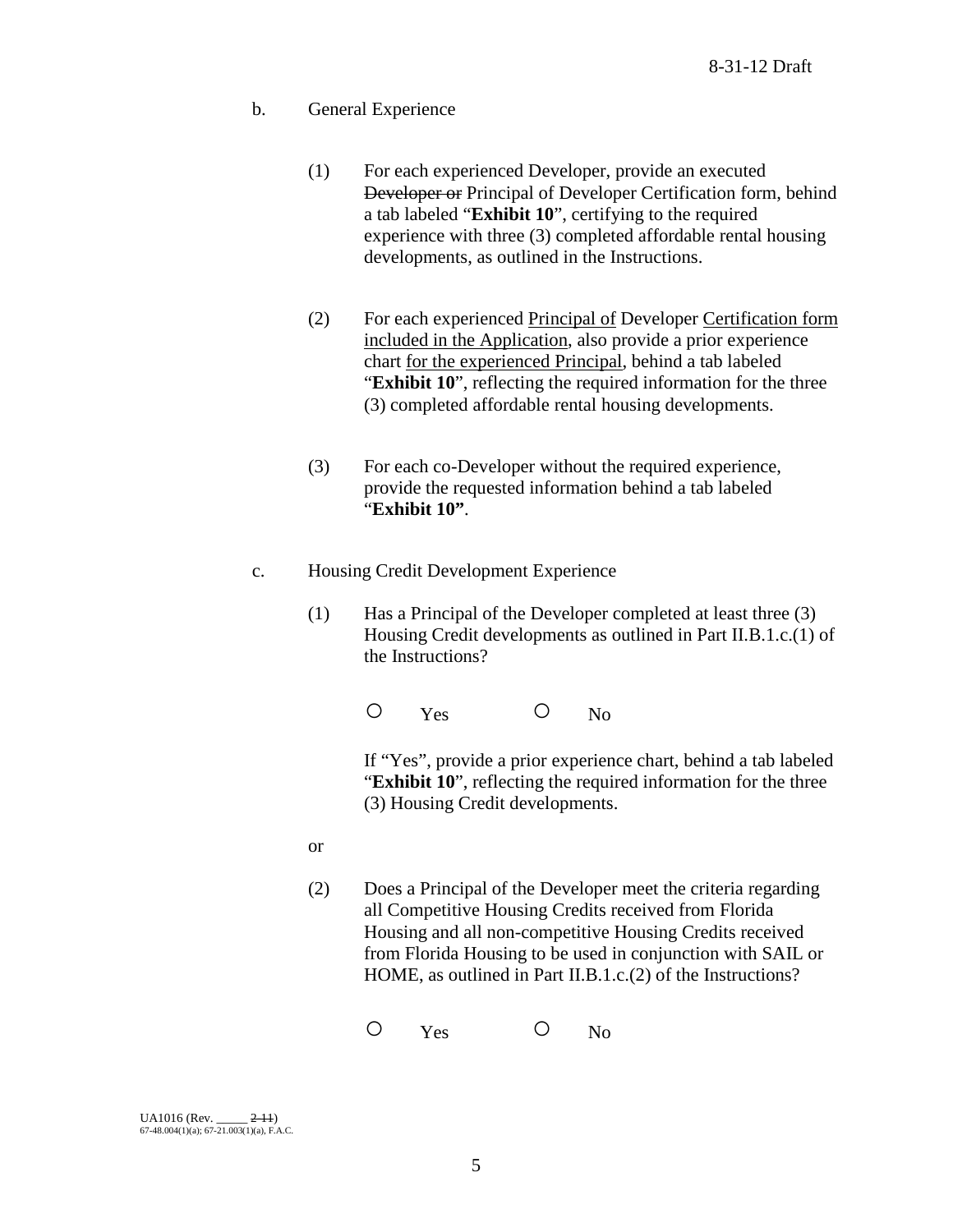If "Yes", provide a prior experience chart, behind a tab labeled "**Exhibit 10**", reflecting the required information for the applicable Developments.

- or
- (3) Has a Principal of the Developer completed at least 1,000 Housing Credit units in the state of Florida as outlined in Part II.B.1.c.(3) of the Instructions?

O Yes O No

If "Yes", provide a prior experience chart, behind a tab labeled "**Exhibit 10**", reflecting the required information for the applicable Developments.

- 2. Management Company or principal of Management Company:
	- a. Provide the executed Management Company or Principal of Management Company Certification form behind a tab labeled "**Exhibit 11**".
	- b. Provide a Management Company's or principal of Management Company's prior experience chart behind a tab labeled "**Exhibit 11**".
- 3. General Contractor or qualifying agent of General Contractor:
	- a. Provide the executed General Contractor or Qualifying Agent of General Contractor Certification form behind a tab labeled "**Exhibit 12**".
	- b. Provide a prior experience chart, behind a tab labeled "**Exhibit 12**", reflecting the required information for the two (2) completed developments.
	- c. Florida General Contractor Ranking Preference

(1) Domicile Category –

(a) Is the principal office of the General Contractor or qualifying agent of the General Contractor located in the state of Florida?

 $\Theta$   $\rightarrow$   $\gamma_{es}$   $\rightarrow$   $\Theta$   $\rightarrow$   $\gamma_{\theta}$ 

If "Yes", indicate which party meets this criteria: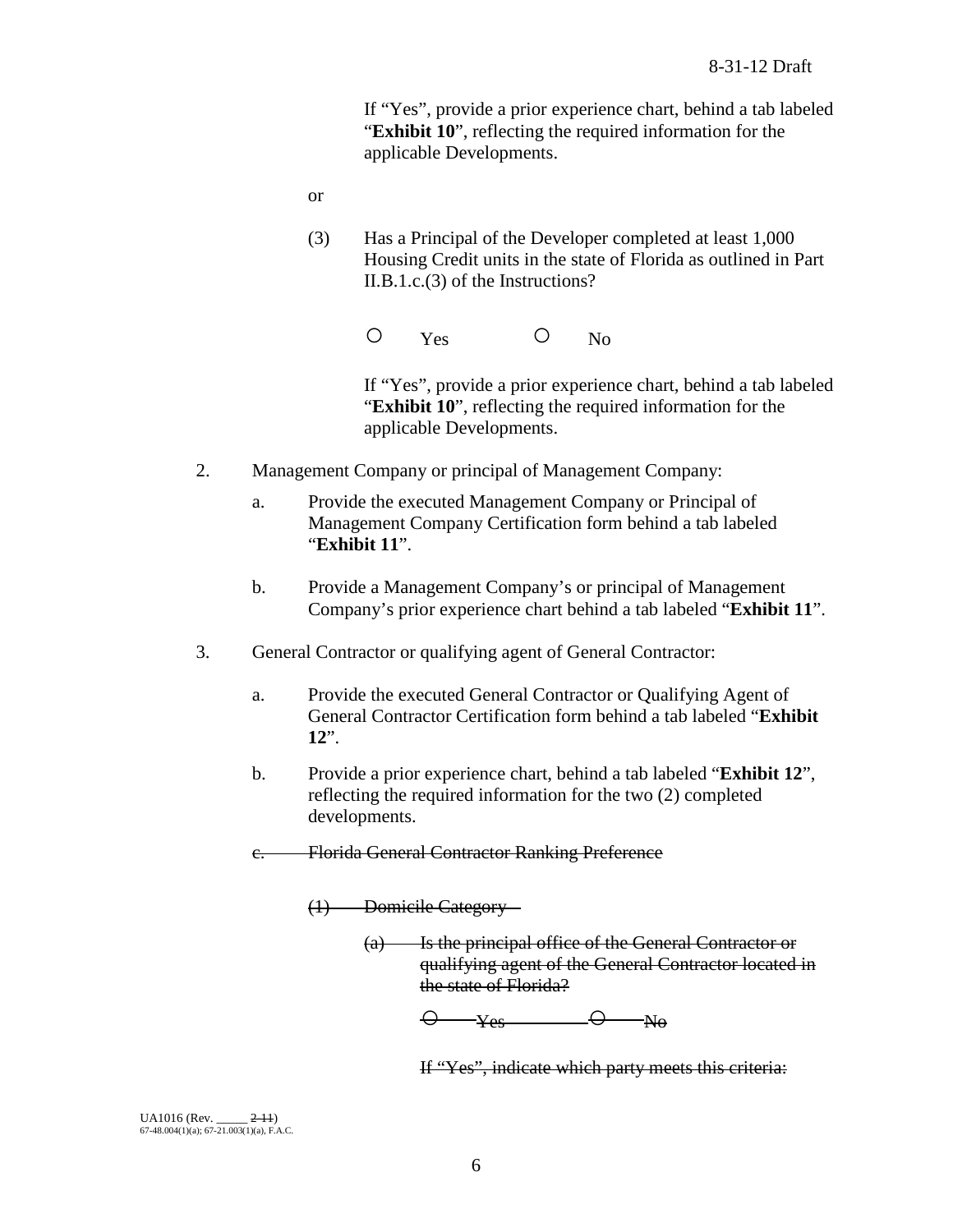$\Theta$  General Contractor  $\Theta$  Qualifying agent of the General Contractor

and

(b) Do a majority of the principals and financial beneficiaries of the General Contractor or qualifying agent of the General Contractor (as defined in Part II.B.3.c.(1)(b) of the Instructions) reside in the state of Florida?

 $\Theta$  y<sub>es</sub>  $\Theta$  No

If "Yes", indicate which party meets this criteria and provide a list of the principals and financial beneficiaries of the applicable party (General Contractor or qualifying agent) behind a tab labeled "**Exhibit 12**".

○ General Contractor

○ Qualifying agent of the General Contractor

or

(2) Substantial Experience Category –

Has the General Contractor or qualifying agent of the General Contractor completed at least five (5) Developments using funds either provided by or administered by Florida Housing as outlined in Part II.B.3.c.(2) of the Instructions?

 $\Theta$   $\rightarrow$  Yes  $\Theta$  No

If "Yes", provide a prior experience chart, behind a tab labeled "**Exhibit 12**", reflecting the required information for the five (5) Florida Housing funded Developments.

4. Architect:

Provide the executed Architect Certification form behind a tab labeled "**Exhibit 13**".

5. Attorney: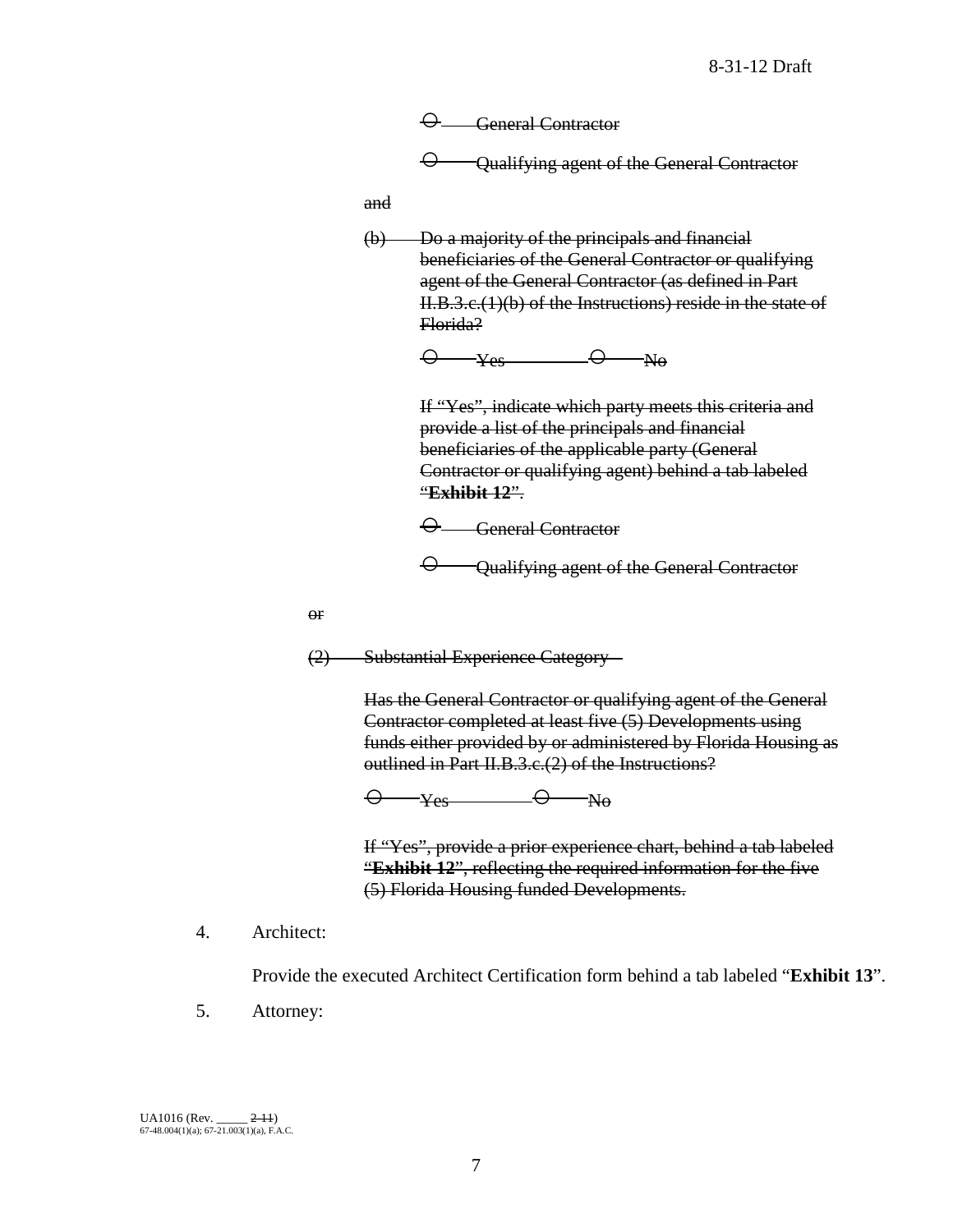- a. MMRB and HOME Applicants provide the executed Attorney (MMRB or HOME) Certification form behind a tab labeled "**Exhibit 14**".
- b. HC Applicants provide the executed Attorney (HC) Certification form behind a tab labeled "**Exhibit 15**".
- 6. Accountant:

Provide the executed Accountant Certification form behind a tab labeled "**Exhibit 16**".

- 7. Service Provider (Assisted Living Facility (ALF) Developments only):
	- a. Provide the executed Service Provider or Principal of Service Provider Certification form behind a tab labeled "**Exhibit 17**".
	- b. Provide a Service Provider's or principal of Service Provider's prior experience chart behind a tab labeled "**Exhibit 17**".
- 8. Guarantor(s) Information (MMRB Applicants only):

Provide the Guarantor Information Chart behind a tab labeled "**Exhibit 18"**.

## **Part III. Proposed Development**

### **A. General Development Information**

- 1. Name of proposed Development:
- 2. Location of Development Site:
	- a. County: \_\_\_\_\_\_\_\_\_\_\_\_\_\_\_\_\_\_\_\_\_\_\_\_\_\_\_\_\_\_\_\_\_\_\_\_\_\_\_\_\_\_\_\_\_\_
	- b. Address of Development Site:

Select the question(s) below that best applies to the proposed Development - question (1) or question (2) or both questions (1) and (2) and provide the applicable information. If question (2) is selected, the Applicant must also select either question  $(2)(a)$  or question  $(2)(b)$ below and, if question  $(2)(a)$  is selected, the name of the city must be stated.

\_\_\_\_\_\_\_\_\_\_\_\_\_\_\_\_\_\_\_\_\_\_\_\_\_\_\_\_\_\_\_\_\_\_\_\_\_\_\_\_\_\_\_\_

 $\Box \Theta$  (1) The following address has been assigned by the USPS:

<sup>(</sup>Address Number and Street)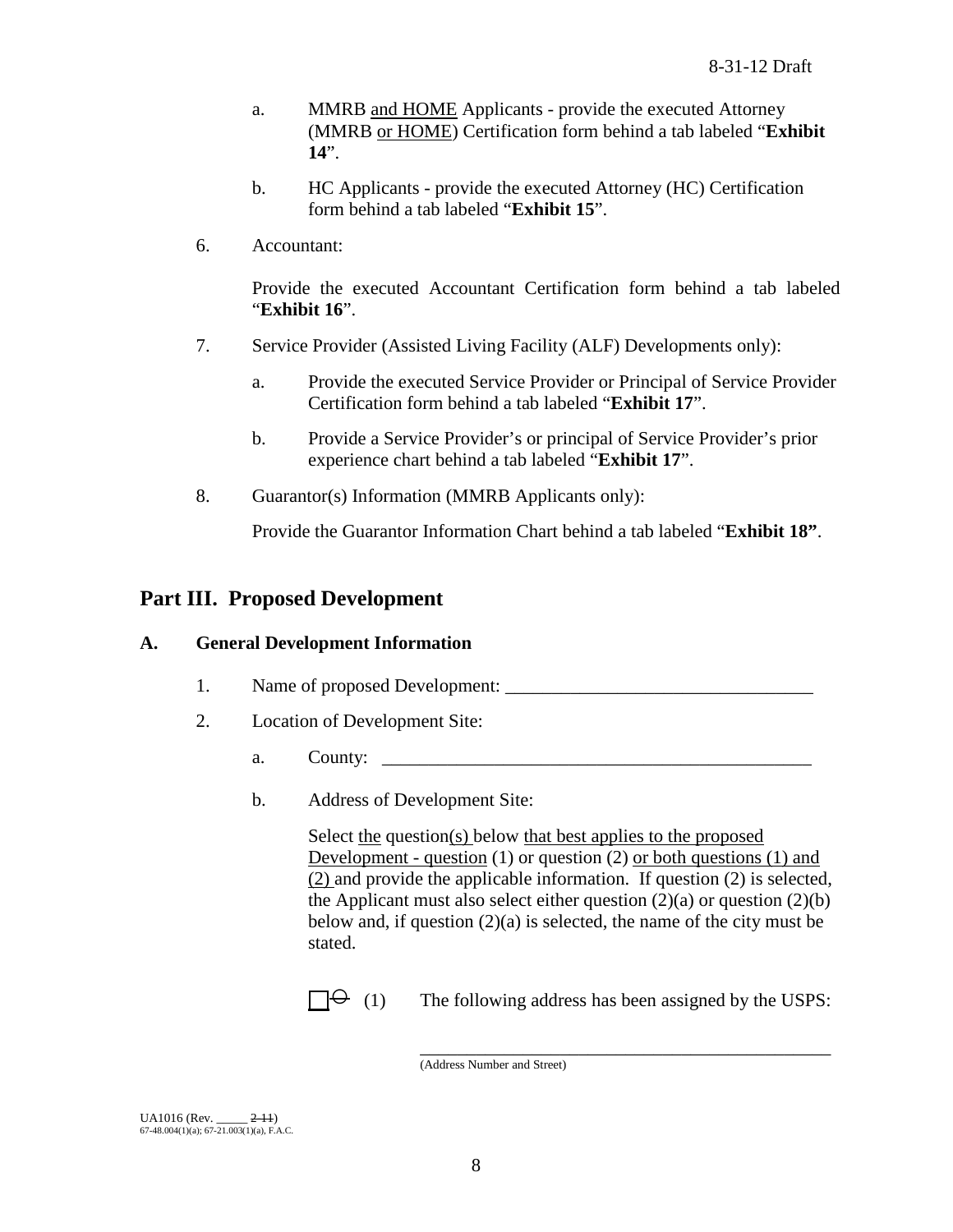\_\_\_\_\_\_\_\_\_\_\_\_\_\_\_\_\_\_\_\_\_\_\_\_\_\_\_\_\_\_\_\_\_\_\_\_\_\_\_\_\_\_\_\_

|    |         |     | (City)                    |   |                                                           |                                                                                                                                               |  |
|----|---------|-----|---------------------------|---|-----------------------------------------------------------|-----------------------------------------------------------------------------------------------------------------------------------------------|--|
|    | and/or  |     |                           |   |                                                           |                                                                                                                                               |  |
|    |         | (2) |                           |   |                                                           | The address has not yet been assigned by the USPS:                                                                                            |  |
|    |         |     |                           |   | (Street Name and closest designated intersection)         |                                                                                                                                               |  |
|    |         | and |                           |   |                                                           |                                                                                                                                               |  |
|    |         | ( ) | (a)                       |   | (Name of City)                                            | The proposed Development is located within the<br>city limits of:                                                                             |  |
|    |         | or  |                           |   |                                                           |                                                                                                                                               |  |
|    |         | ( ) | (b)                       |   | unincorporated area of the County.                        | The proposed Development is located within the                                                                                                |  |
| c. |         |     |                           |   | Will the Development consist of Scattered Sites?          |                                                                                                                                               |  |
|    |         | Yes |                           |   | N <sub>o</sub>                                            |                                                                                                                                               |  |
|    |         |     | tab labeled "Exhibit 19". |   |                                                           | If "Yes", for each of the Scattered Sites, provide the Address, total<br>number of units, and the latitude and longitude coordinates behind a |  |
| d. | F.A.C.? |     |                           |   |                                                           | Does the location of the proposed Development qualify as an Urban<br>In-Fill Development, as defined in Rule Chapters 67-21 and 67-48,        |  |
|    | O       | Yes |                           | Ο | N <sub>o</sub>                                            |                                                                                                                                               |  |
|    |         |     |                           |   | Government Verification of Qualification as Urban In-Fill | If "Yes", to qualify as an Urban In-Fill Development for purposes of<br>this Application, provide a properly completed and executed Local     |  |

Development form behind a tab labeled **"Exhibit 20"**.

UA1016 (Rev. \_\_\_\_\_ <del>2-11</del>)<br>67-48.004(1)(a); 67-21.003(1)(a), F.A.C.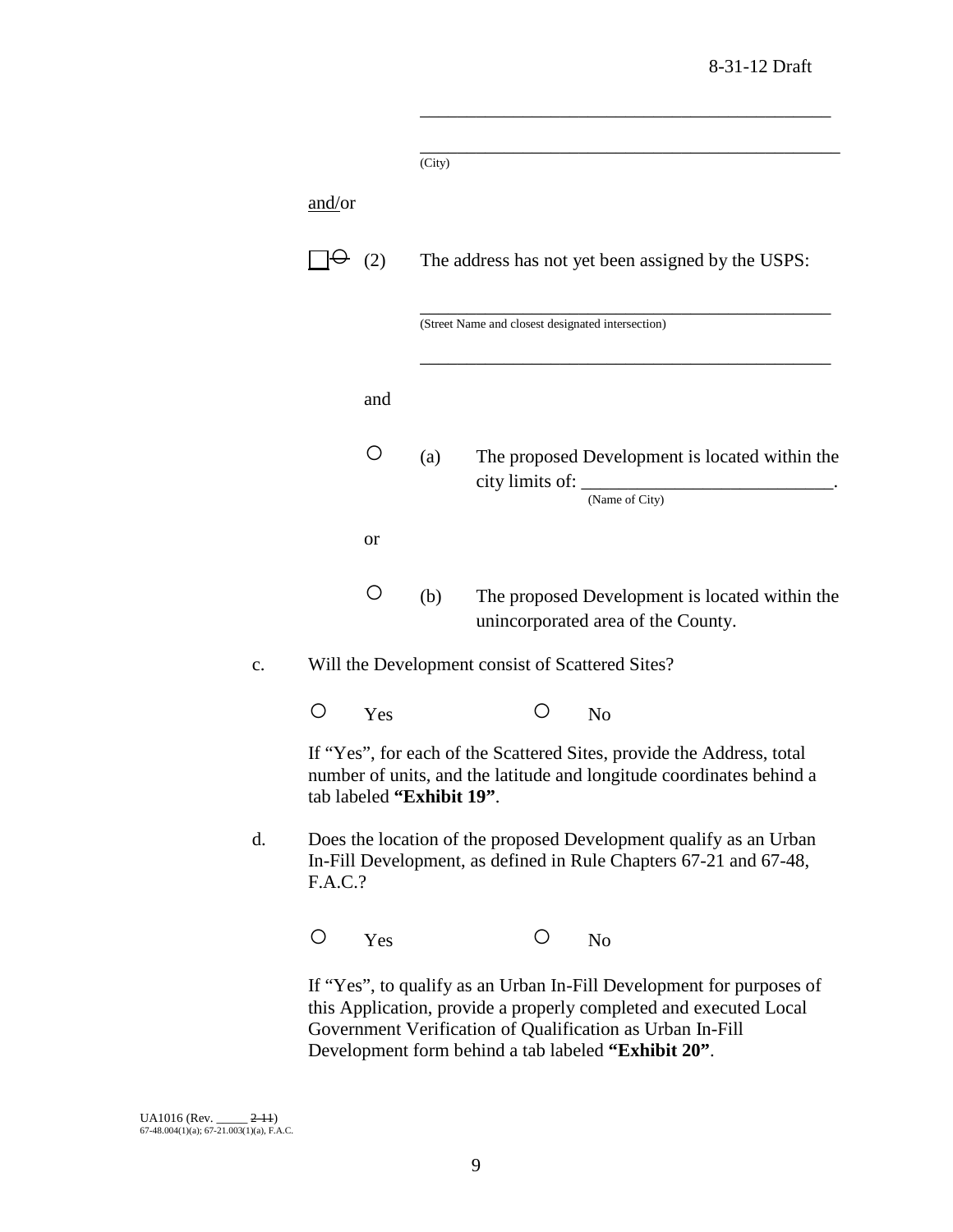e. If requesting Competitive HC, dDoes the Application involve a site(s) with an existing Declaration of Trust between a Public Housing Authority and HUD?

O Yes O No <u>O N/A</u>

If "Yes", to be eligible for the **DOT** Tier 1 Proximity Tie-Breaker Tier 1 Score Bboost the Applicant must meet all of the criteria outlined in Part III.A.2.e. of the Instructions and provide the required documentation behind a tab labeled "**Exhibit 20**".

- f. If requesting Competitive HC, dDoes the proposed Development qualify as a Public Housing Revitalization Development?
	- O Yes O No <u>O N/A</u>

If "Yes", to qualify as a Public Housing Revitalization Development for purposes of this Application, the Applicant must meet all of the criteria outlined in Part III.A.2.f. of the Instructions and provide a properly completed and executed Local Government Certification of Public Housing Revitalization in a Local Community Redevelopment or Revitalization Plan form behind a tab labeled "**Exhibit 20**".

g. Is the proposed Development being revitalized utilizing HOPE VI funding?

 $\Theta$   $Y_{es}$   $\Theta$   $N_0$ 

If "Yes", to qualify as a HOPE VI Development for purposes of this Application, the proposed Development must meet all of the requirements set out in Part III.A.2.g. of the Instructions and the Applicant must provide the required documentation behind a tab labeled **"Exhibit 20"** .

g.h. If requesting Competitive HC, dDoes the proposed Development qualify as a TOD Development?

O Yes O No <u>O N/A</u>

If "Yes", to qualify as a TOD Development for purposes of this Application, the proposed Development must meet all of the criteria outlined in Part III.A.2.g.h. of the Instructions and the properly completed and executed Local Government Verification of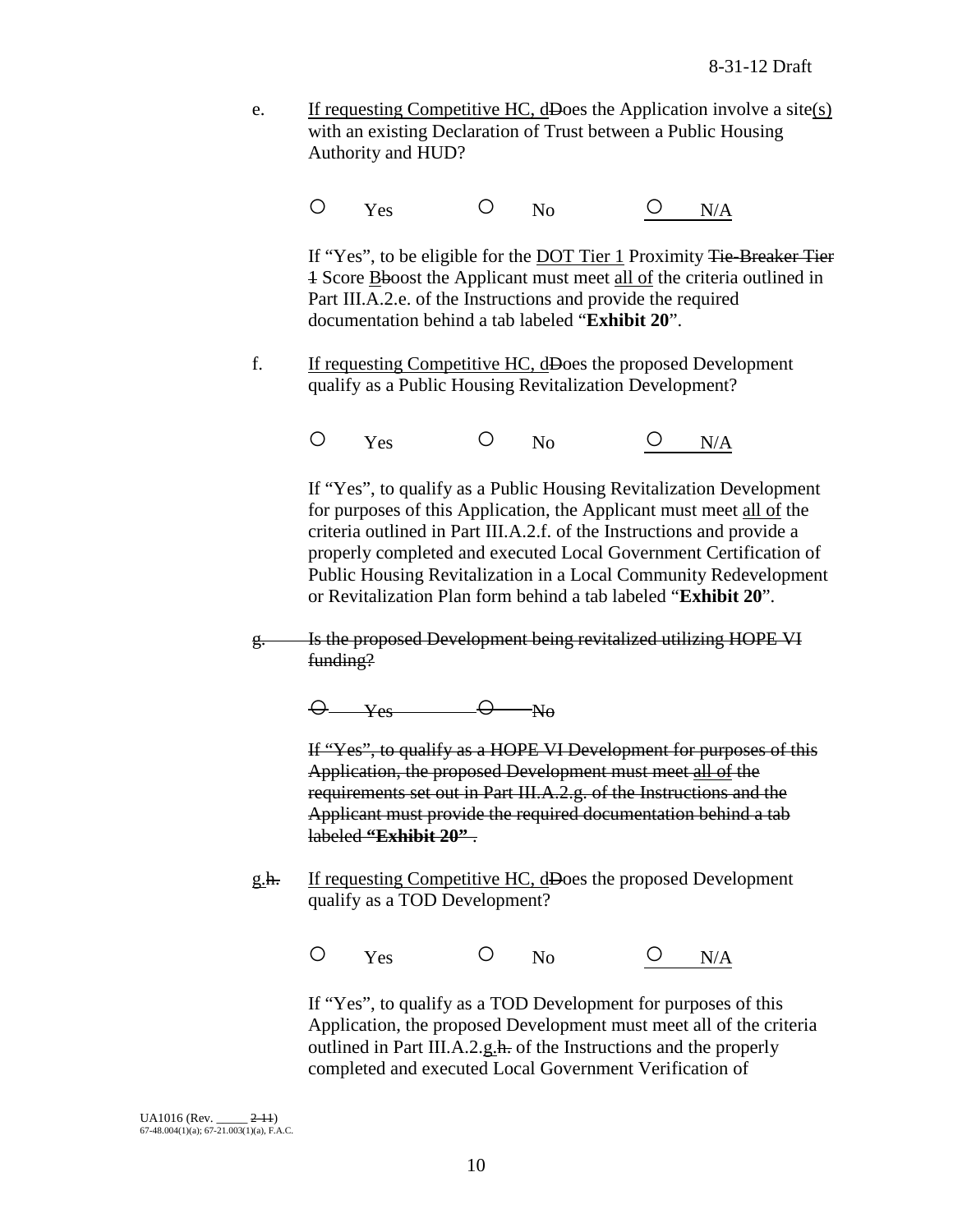Qualification as a TOD Development form must be provided behind a tab labeled **"Exhibit 20"**.

h.i. Is proposed Development located in the Florida Keys Area?

O Yes O No

- i.j. Local Jurisdiction:
	- (1) Name of local jurisdiction where Development is located: \_\_\_\_\_\_\_\_\_\_\_\_\_\_\_\_\_\_\_\_\_\_\_\_. If Development is located within a municipality (incorporated city, town, or village) the municipality must be specified.
	- (2) Chief elected official of jurisdiction:

|                 | Middle Initial:                    |
|-----------------|------------------------------------|
|                 |                                    |
| Title:          |                                    |
| Street Address: |                                    |
|                 | State: $\qquad \qquad \text{Zip:}$ |
|                 |                                    |

- j.k. Competitive HC and non-competitive HC Applicants must complete questions (1) through (4) below:
	- (1) Difficult Development Area (DDA) and Qualified Census Tract (QCT):
		- (a) Is the proposed Development located in a DDA, as defined in Section  $42(d)(5)(B)(iii)$ , IRC, as amended, or in the 2013 2012 QAP?

O Yes O No

If "Yes", and proposed Development is located in a HUD-designated DDA, provide the following information, as applicable:

- (i) If located in a Non-Metropolitan DDA, indicate which DDA: \_\_\_\_\_\_\_\_\_\_\_\_\_; or
- (ii) If located in a Metropolitan DDA, provide the zip code for the proposed Development:

 $\overline{\phantom{a}}$ 

UA1016 (Rev. \_\_\_\_\_ <del>2-11</del>)<br>67-48.004(1)(a); 67-21.003(1)(a), F.A.C.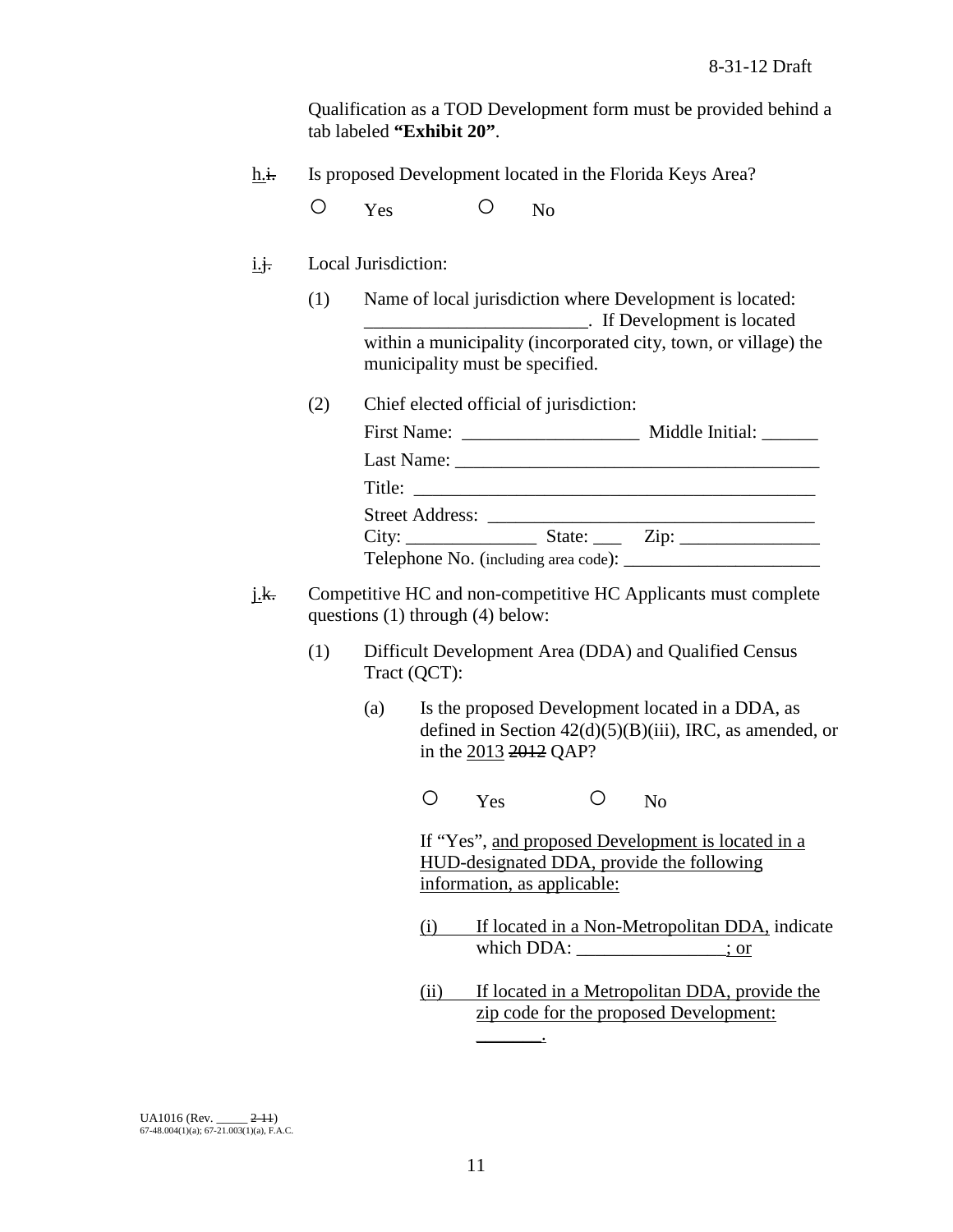- (b) Is the proposed Development located in a QCT as defined in Section  $42(d)(5)(B)(ii)$ , IRC, as amended?
	- O Yes O No

If "Yes", indicate QCT Number: \_\_\_\_\_\_\_\_\_\_\_\_\_\_ and provide a copy of a letter from the local planning office or census bureau which verifies that the proposed Development is located in the referenced QCT behind a tab labeled "**Exhibit 21**".

(c) If the answer to question  $(1)(a)$  and/or  $(1)(b)$  above is "Yes", indicate which of the following applies: is the proposed Development the first phase of a multiphase Development, as defined in Part III.A.2.k.(1)(c) of the Instructions?

$$
\Theta \qquad \qquad \text{Yes} \qquad \qquad \Theta \qquad \text{No}
$$

- (i) The proposed Development is a phase of a multiphase Development, as defined in Part III.A.2. $i(1)(c)$  of the Instructions, where no phase was funded in the 2011 Universal Application Cycle.
- or
- (ii) The proposed Development is an additional phase of a multi-phase Development where a phase was funded in the 2011 Universal Application Cycle. Information regarding the previously funded phase(s) is set out on the chart below:

| Phase(s) of Multi-Phase Development funded in the<br>2011 Universal Application Cycle |                         |  |  |
|---------------------------------------------------------------------------------------|-------------------------|--|--|
| <b>FHFC File No.</b>                                                                  | <b>Development Name</b> |  |  |
|                                                                                       |                         |  |  |
|                                                                                       |                         |  |  |
|                                                                                       |                         |  |  |
|                                                                                       |                         |  |  |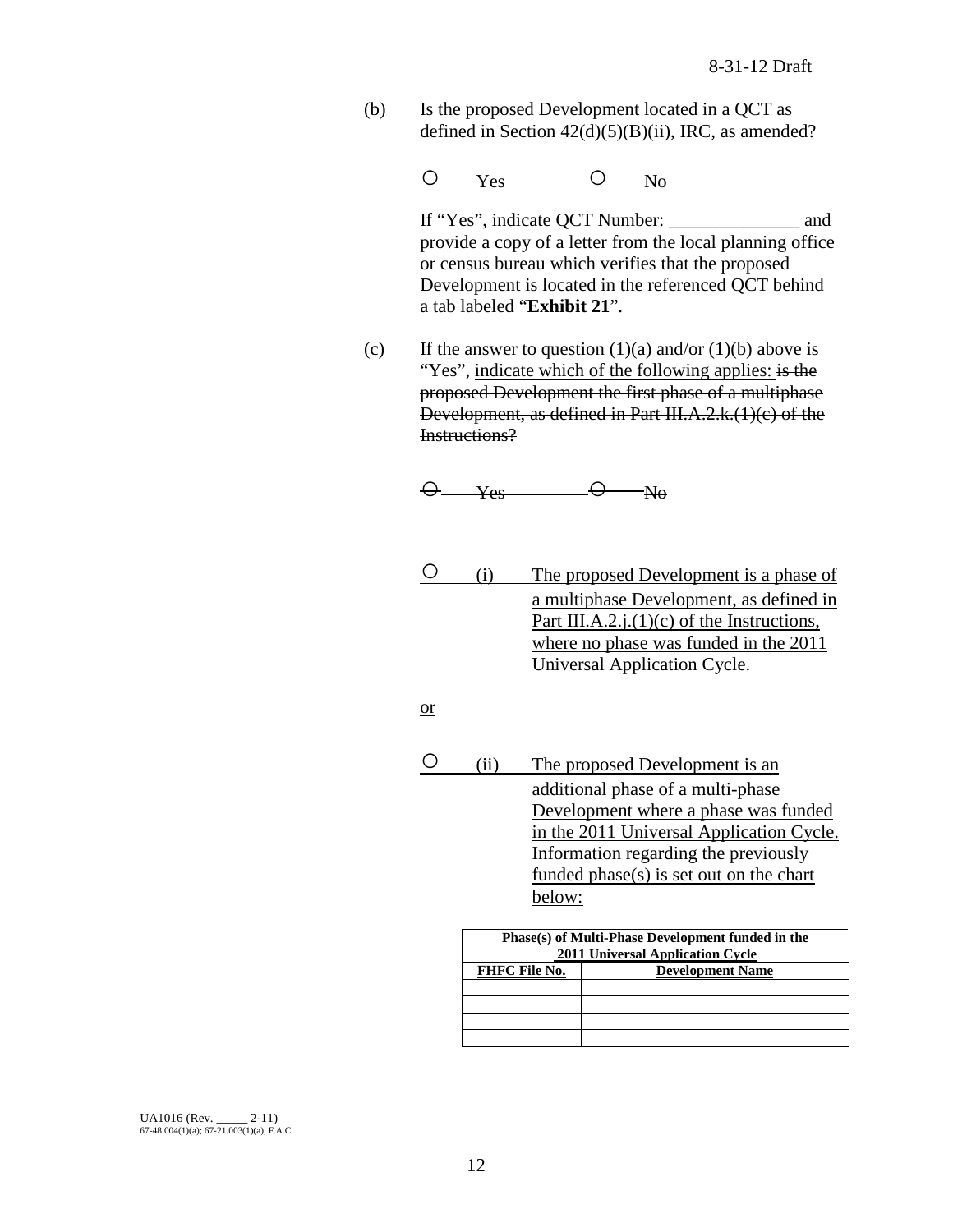| $\left(\begin{array}{c} 0 \\ 1 \end{array}\right)$ | Yes                                                         |                |                         | N <sub>o</sub> |                                                                                                  |
|----------------------------------------------------|-------------------------------------------------------------|----------------|-------------------------|----------------|--------------------------------------------------------------------------------------------------|
|                                                    |                                                             |                |                         |                | If "Yes", answer questions (a) through (g) below:                                                |
| (a)                                                |                                                             | related party? |                         |                | Is/are the building(s) acquired or to be acquired from a                                         |
|                                                    | $\left(\begin{smallmatrix} 1 \\ 1 \end{smallmatrix}\right)$ | Yes            |                         | $\circ$        | N <sub>0</sub>                                                                                   |
| (b)                                                |                                                             |                |                         |                |                                                                                                  |
| (c)                                                |                                                             |                |                         |                |                                                                                                  |
| (d)                                                |                                                             |                |                         |                | Date Development originally placed in service: _____<br>(mm/dd/yyyy)                             |
| (e)                                                |                                                             |                |                         |                | Date (mm/dd/yyyy) and cost of last rehabilitation:                                               |
| (f)                                                |                                                             |                |                         |                | Describe acquisition facts and circumstances relative to<br>Section 42(d), IRC ("10-year rule"): |
| (g)                                                | Applicant?                                                  |                |                         |                | Is a waiver of the 10-year rule being sought by the                                              |
|                                                    |                                                             | Yes            |                         |                | N <sub>o</sub>                                                                                   |
|                                                    |                                                             |                | Explain why or why not: |                |                                                                                                  |
|                                                    |                                                             |                |                         |                | Will this Development receive historic Housing Credits?                                          |
|                                                    |                                                             |                |                         |                |                                                                                                  |
|                                                    | Yes                                                         |                |                         | N <sub>o</sub> |                                                                                                  |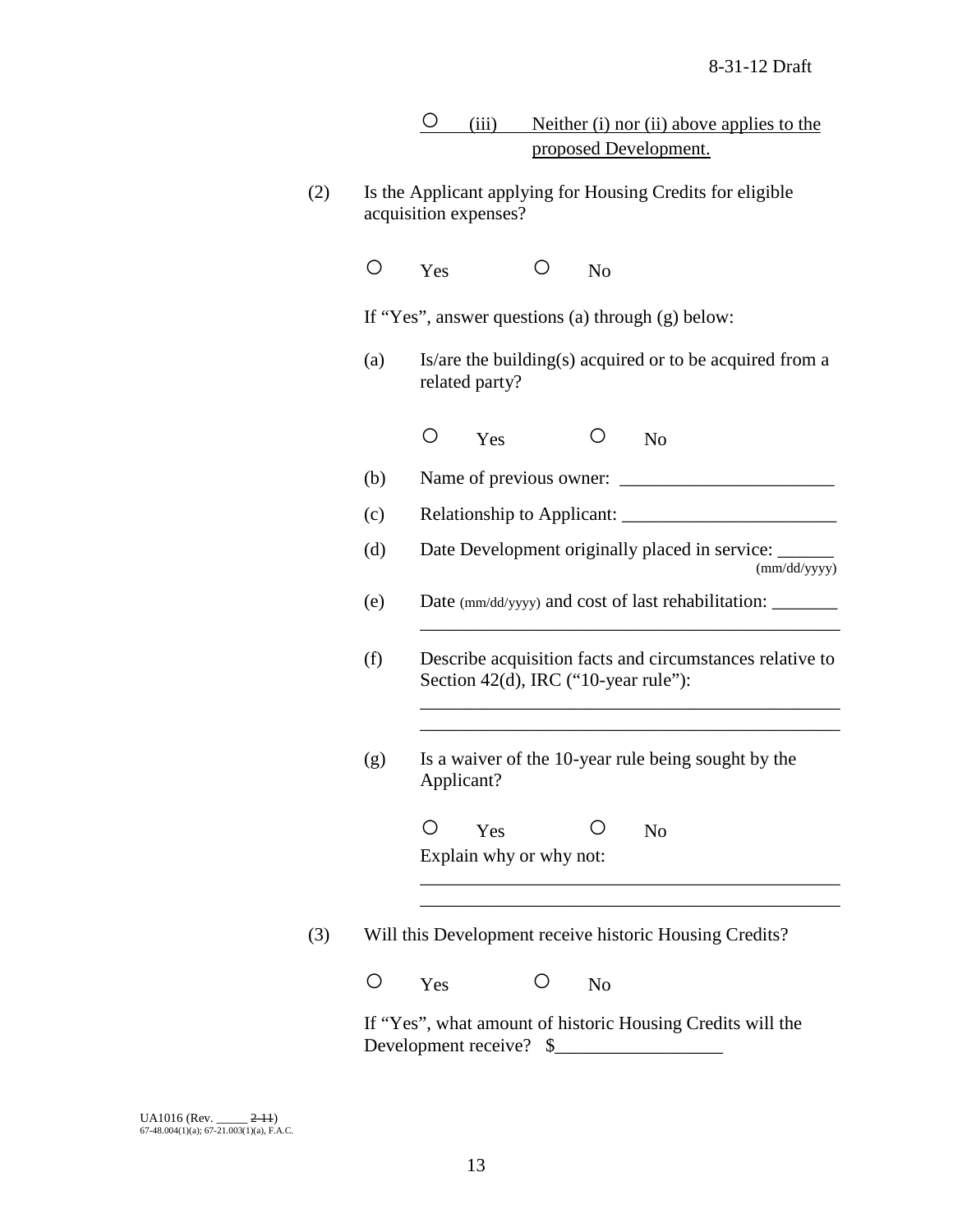(4) Is the Applicant applying for Housing Credits for eligible Rehabilitation expenses?

O Yes O No

If "Yes", what is the estimated qualified basis in Rehabilitation expenses per set-aside unit within one 24-month period for the building(s) being Rehabilitated? \$

- k.<del>l.</del> Applicants requesting MMRB (with or without non-competitive HC) and Applicants requesting non-competitive HC only must provide the properly completed and executed Surveyor Certification of Development Location Point for MMRB and Non-Competitive HC form behind a tab labeled **"Exhibit 22"**.
- l.m. Applicants requesting HOME must answer the following questions:

Will the proposed HOME Development be located in Alachua County, Leon County, or Sarasota County?

O Yes O No

If "Yes", complete  $(1)$  or  $(2)$  or  $(3)$  below, as applicable:

(1) Alachua County Developments - Is the Development located within Alachua County, but outside the boundaries of incorporated Gainesville?

O Yes O No

If "Yes", provide the required letter from Alachua County behind a tab labeled "**Exhibit 22-A**".

(2) Leon County Developments - Is the Development located within Leon County but outside the boundaries of incorporated Tallahassee?

O Yes O No

If "Yes", provide the required letter from Leon County behind a tab labeled "**Exhibit 22-A**".

(3) Sarasota County Developments - Is the Development located within Sarasota County but outside the boundaries of incorporated Sarasota?

O Yes O No

 $U_A$ 1016 (Rev.  $2-11$ ) 67-48.004(1)(a); 67-21.003(1)(a), F.A.C.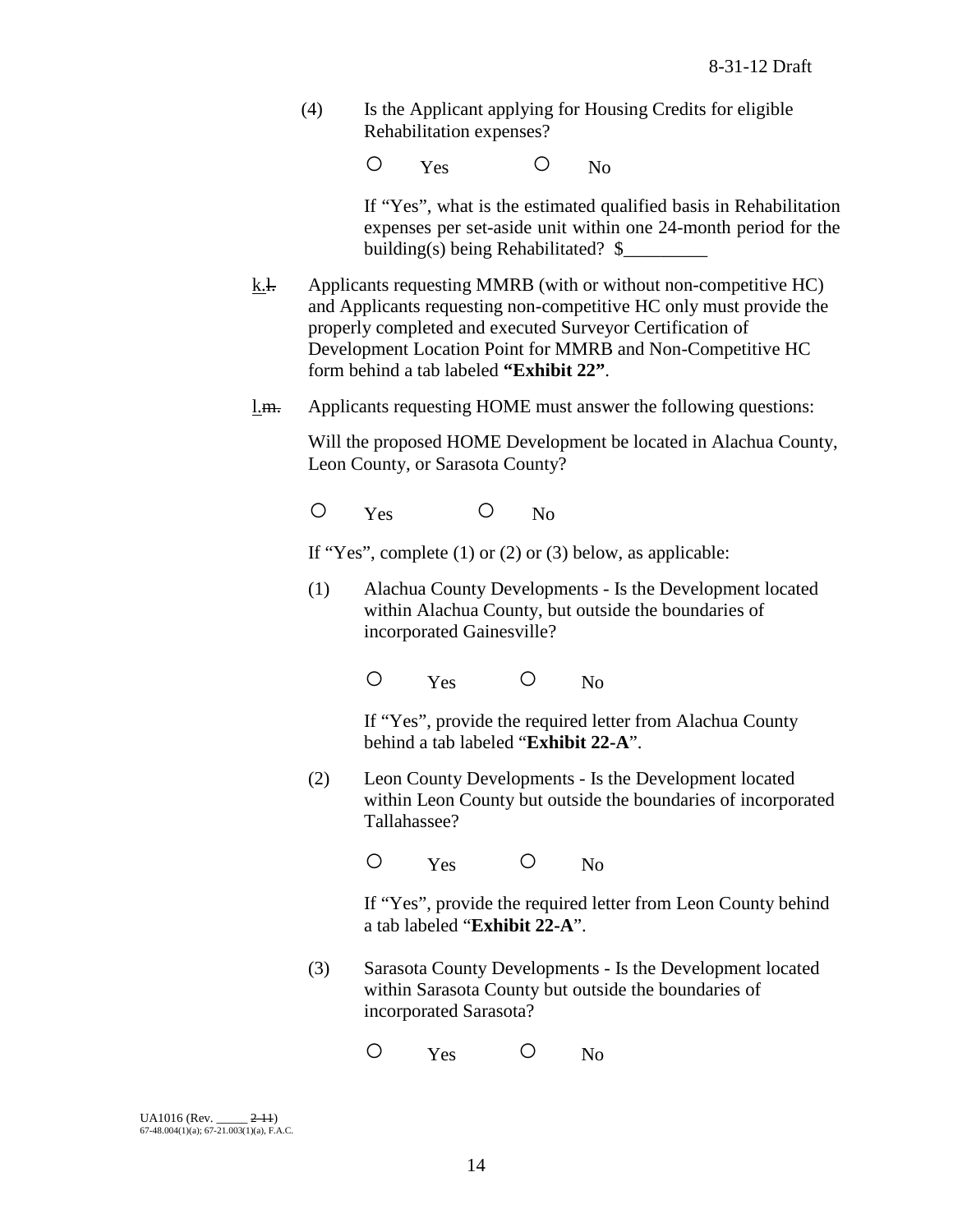If "Yes", provide the required letter from Sarasota County behind a tab labeled "**Exhibit 22-A**".

## 3. Development Category / Concrete Construction:

a. Select one Development Ceategory:

If selecting New Construction or Rehabilitation (with or without Acquisition), to be considered for a Rental Assistance (RA) Level other than RA Level 6, provide, behind a tab labeled **"Exhibit 23"**, the required information, as outlined at Part III.A.3.a.(1) of the Instructions.

If selecting Redevelopment or Acquisition and Redevelopment, the Applicant must meet the required criteria and provide, behind a tab labeled **"Exhibit 23"**, the required information, as outlined at Part III.A.3.a.(2) of the Instructions.

If selecting Preservation or Acquisition and Preservation, the Applicant must meet the required criteria and provide, behind a tab labeled **"Exhibit 23"**, the required information, as outlined at Part III.A.3.a.(3) of the Instructions.

b. Does the proposed Development meet the requirements to be considered to be concrete construction?

O Yes O No

c. If applying for MMRB, will each residential building consist of two (2) or more dwelling units?

 $\Theta$  yes  $\Theta$  No

4. Development Type: \_\_\_\_\_\_\_\_\_\_\_\_\_\_\_\_\_\_\_\_\_\_\_\_\_\_\_\_\_\_\_\_\_\_\_\_\_\_\_\_\_

If applying for MMRB, will each residential building consist of two (2) or more dwelling units?

 $O$  Yes  $O$  No  $O$  N/A

- 5. Number of buildings with dwelling units**: \_\_\_\_\_\_\_\_\_\_\_\_\_\_\_\_\_\_\_\_\_\_\_\_**
- 6. Number of Units in Proposed Development:
	- a. Total number of units**: \_\_\_\_\_\_\_\_\_\_\_\_\_\_\_\_\_\_\_\_\_\_\_\_\_\_\_\_\_\_\_\_\_**
	- b. Indicate which statement applies to the proposed Development: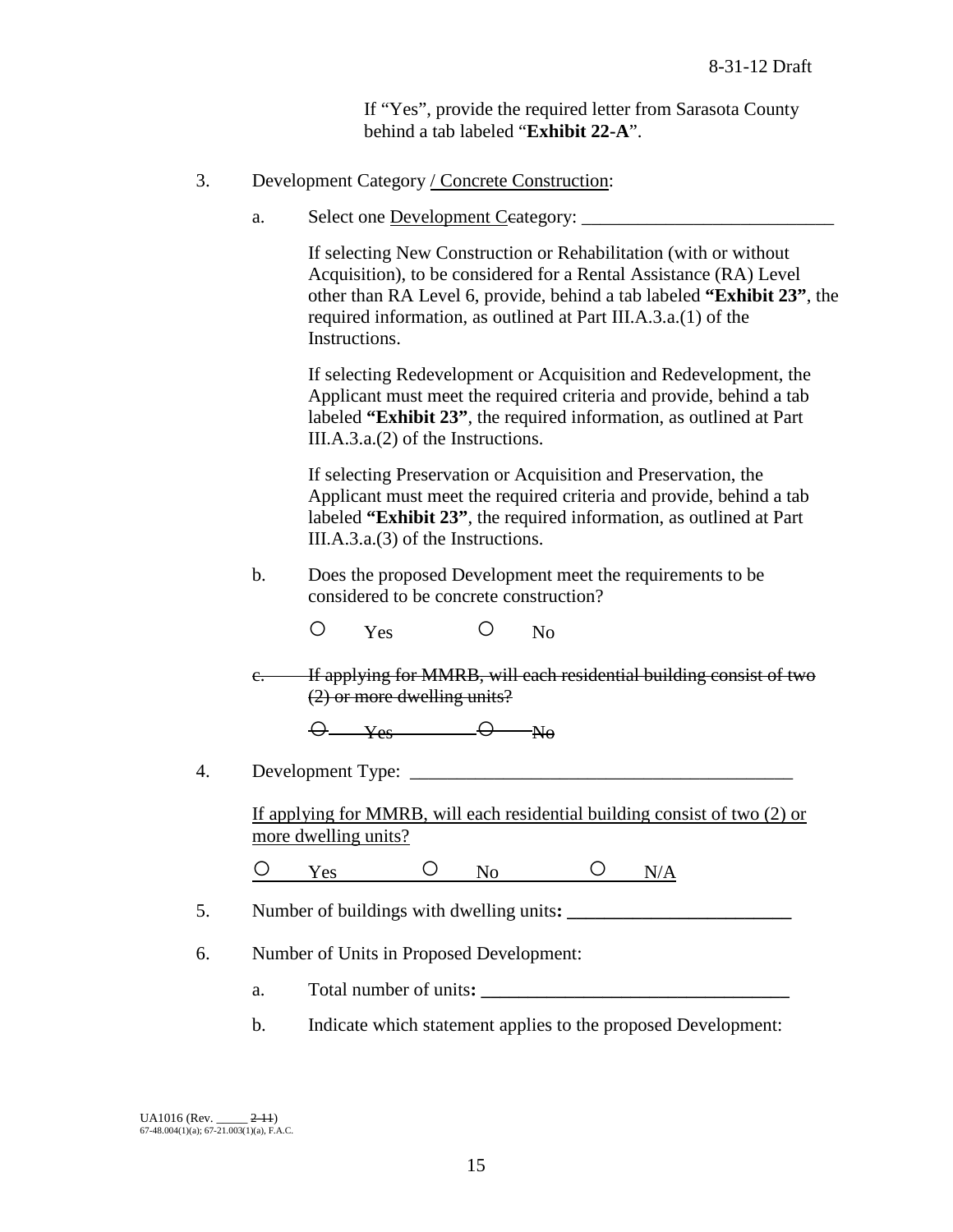- The proposed Development consists of 100% new construction units.
- The proposed Development consists of 100% rehabilitation units in an amount equal to or less than the number of units existing as of Application Deadline.
- The proposed Development consists of 100% rehabilitation units in an amount greater than the number of units existing as of Application Deadline.
- The proposed Development consists of both new construction units and rehabilitation units and will involve the following quantity of both new construction units and rehabilitation units:
	- \_\_\_\_ new construction units and \_\_\_ rehabilitation units
- c. Total number of rental assistance units<sup>\*</sup>:

\*The number of units that receive, and/or will receive, and/or are entitled to receive PBRA, ACC and/or other form of long-term rental assistance, as applicable for the Development Category selected at Part III.A.3.a. above, will be used to determine the Application's RA Level classification, as outlined in Part III.A.3.a. of the Instructions, and must be stated in the Application by the Application Deadline without the ability to "cure", as outlined in Part III.A.6.c. of the Instructions.

|  | Unit Mix: |
|--|-----------|
|--|-----------|

| # of Bedrooms per | # of Baths per Unit | # of Units per Bedroom |
|-------------------|---------------------|------------------------|
| Unit              |                     | Type                   |
|                   |                     |                        |
|                   |                     |                        |
|                   |                     |                        |
|                   |                     |                        |
|                   |                     |                        |
|                   |                     |                        |
|                   |                     |                        |
|                   |                     |                        |
|                   |                     |                        |
|                   |                     |                        |
|                   |                     |                        |
|                   |                     |                        |

- 8. Previous Underwriting:
	- a. Is this Development currently being underwritten or has it been underwritten previously by any Credit Underwriter under contract with Florida Housing Finance Corporation?

O Yes O No

If "Yes", identify the Credit Underwriter or state "unknown": \_\_\_\_\_\_\_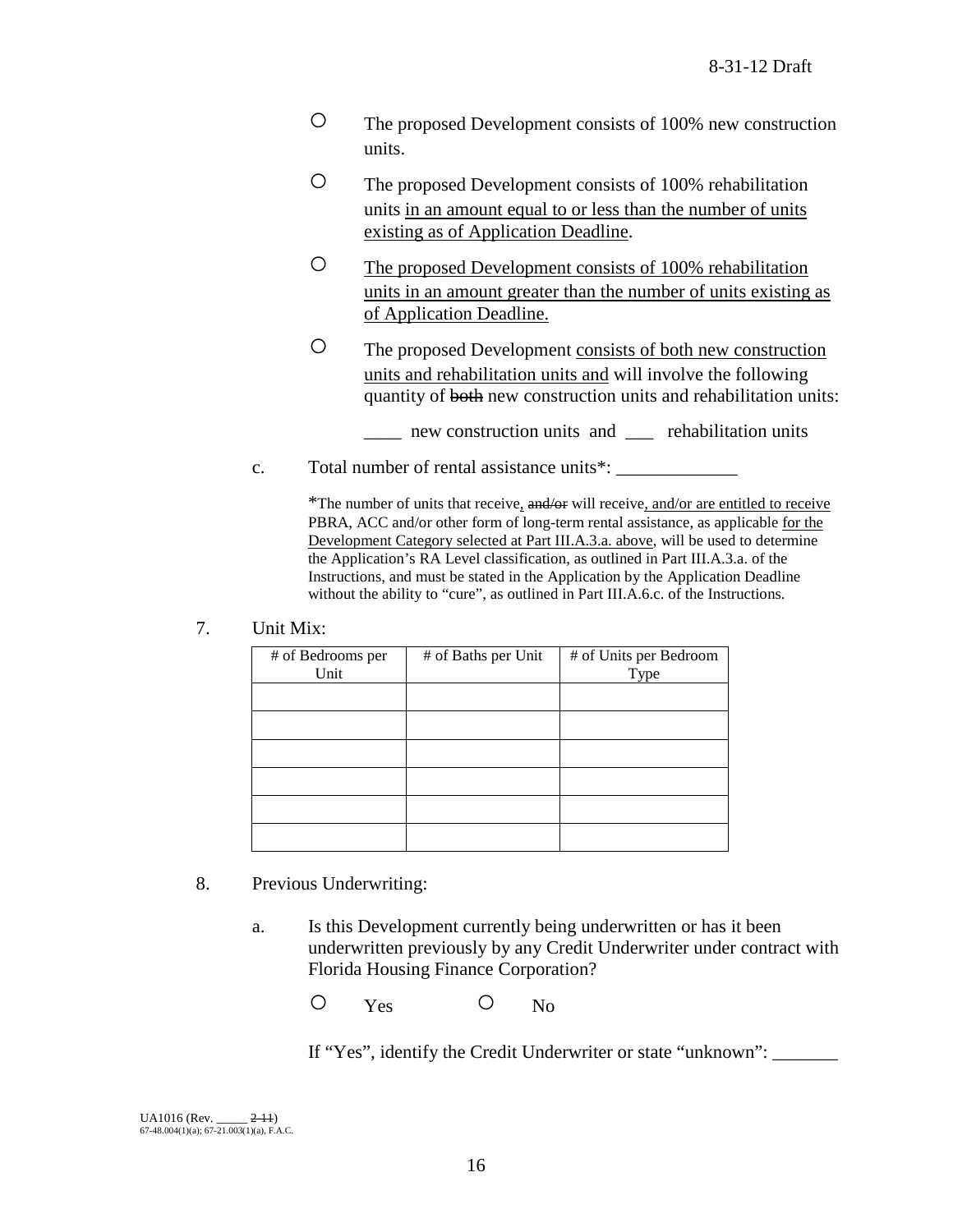b. Is there an existing LURA and/or EUA on any portion of the proposed Development site?

O Yes O No

If "Yes" , answer the following questions:

- (1) If the Applicant is requesting Competitive HC, does the proposed Development meet one of the permitted exceptions outlined in paragraph 67-48.023(1)(c), F.A.C.?
	- O Yes O No
- (2) State the name of the Development as reflected in the recorded LURA and/or EUA: \_\_\_\_\_\_\_\_\_\_\_\_\_\_\_\_\_\_\_\_\_\_\_\_\_\_\_\_\_\_\_\_.
- (3) State the Zip Code of the existing Development: \_\_\_\_\_\_\_\_\_\_\_.
- 9. Development Status:
	- a. Has the work proposed in this Application commenced?
		- O Yes O No

If "Yes", were building permits or site development permits required?

 $\overline{O}$  Yes – when were the permits issued?

(mm/dd/yyyy)

○ No - when did the work commence? \_\_\_\_\_\_\_\_\_\_\_\_\_\_\_\_\_

(mm/dd/yyyy)

b. Has the work proposed in this Application been completed?

O Yes O No

If "Yes", when were the certificates of occupancy issued?  $\text{mm}/\text{dd}/\text{yyy}$ 

If certificates of occupancy were issued on more than one date, provide a listing of the issue-date for each certificate behind a tab labeled "**Exhibit 24**".

- c. If the proposed Development involves any rehabilitation work, are any of the existing units currently occupied?
	- O Yes O No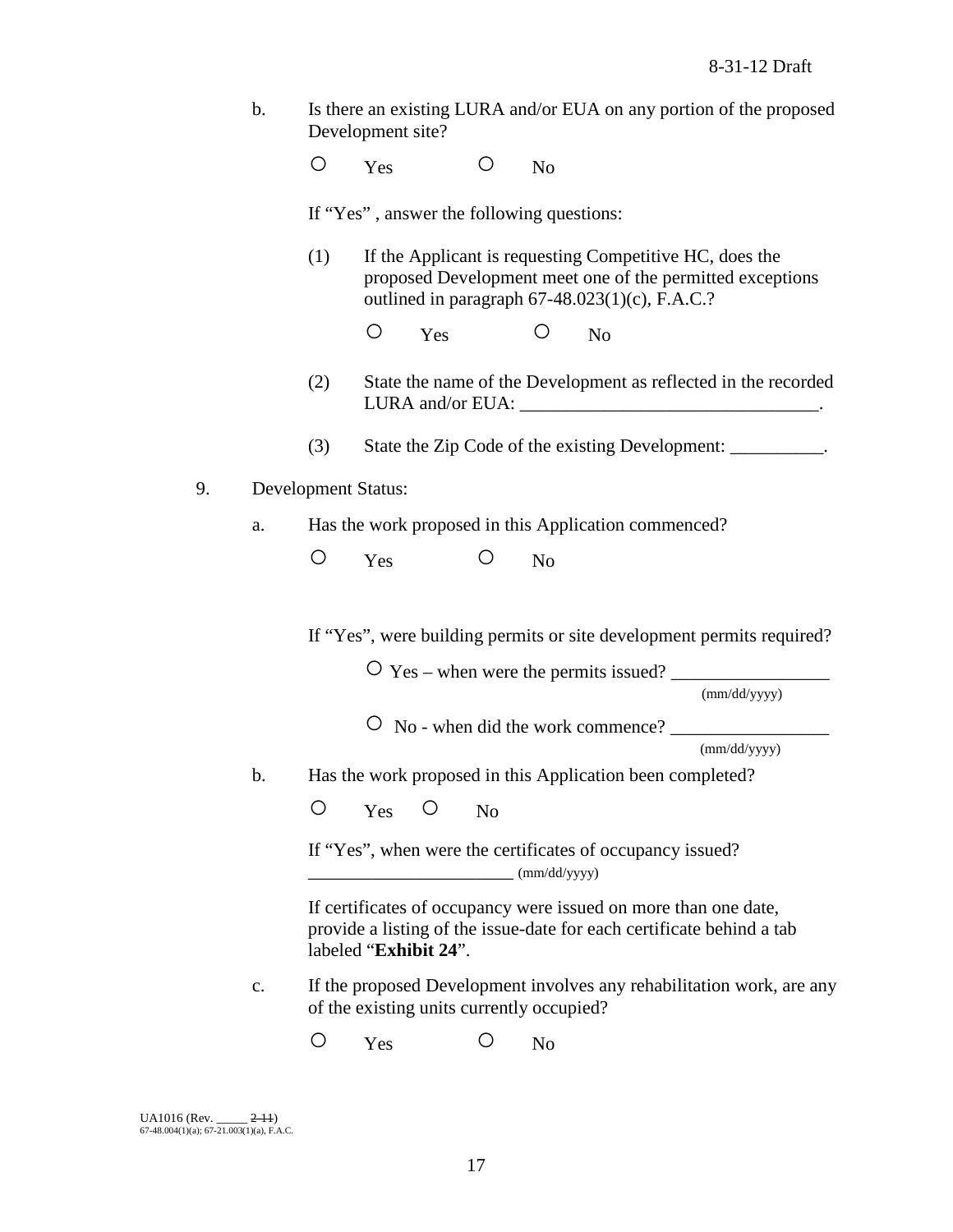d. If the work proposed in this Application is not yet complete, what is the anticipated placed-in-service date?

(mm/dd/yyyy)

10. Proximity (Applications Requesting Competitive HC):

NOTE: Applications that achieve a total Proximity Tie-Breaker Score of less than 20 points will only be considered for funding under the applicable circumstances outlined in Section 6. of the Ranking and Selection Criteria section of the Instructions.

- a. All Applicants seeking points for Transit, Tier 1 and Tier 2 services must provide the properly completed and executed Surveyor Certification for Competitive HC Applications form behind a tab labeled **"Exhibit 25"**.
- b. For proximity of the proposed Development to the closest Development latitude and longitude coordinates identified on the FHFC Development Proximity List (the List) (Maximum 10 Tie-Breaker Points), indicate which of the following applies (Items (1) through (8) below) to this Application (Applicant may make only one selection even if more than one applies to the proposed Development):
	- (1) The proposed Development is located in a Large County **AND** the location of the proposed Development qualified as an Urban In-Fill Development at Part III.A.2.d. of the Application **AND** either the proposed Development (i) does not qualify as an LDA a Set-Aside Location A Development at Part III.E.1.b.(1) of the Application, **OR** (ii) qualifies as an LDA a Set-Aside Location A Development **AND** is classified as RA Level 1 or RA Level 2\*.
	- $\overline{O}$  (2) The proposed Development is located in a Medium-Large County **AND** the location of the proposed Development (i) qualified as an Urban In-Fill Development at Part III.A.2.d. of the Application and (ii) is classified as a DDA and/or QCT as outlined in Part III.A.2.j.k. $(1)(a)$  and/or (b) of the Application. Additionally, the proposed Development either (i) does not qualify as an LDA a Set-Aside Location A Development at Part III.E.1.b.(1) of the Application **OR** (ii) qualifies as an LDA  $a$  Set-Aside Location A Development **AND** is classified as RA Level 1 or RA Level 2\*.
	- $\Theta$  (3) The Application qualified as a HOPE VI Development at Part III.A.2.g. of the Application **AND** the proposed Development either (i) does not qualify as a Set-Aside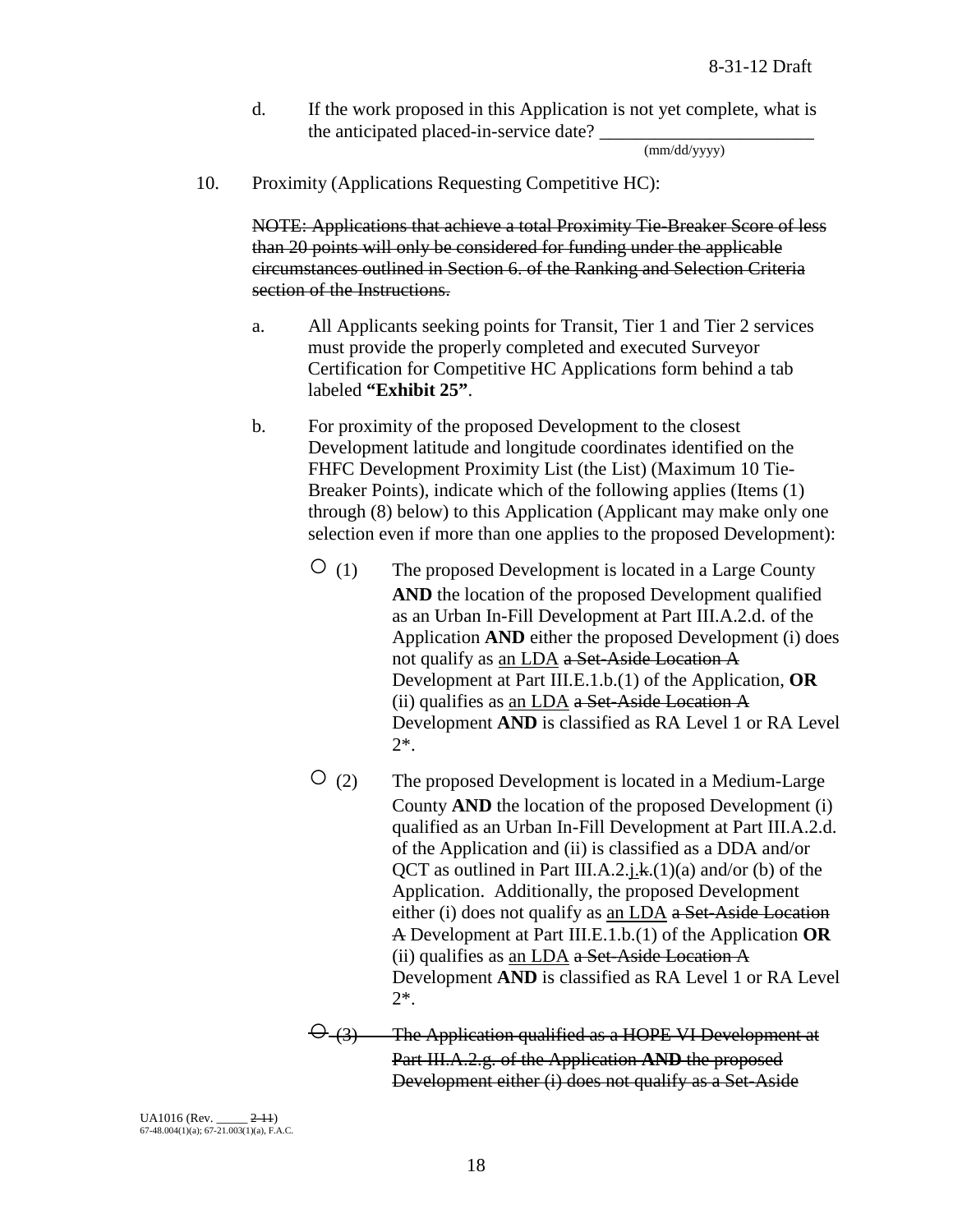Location A Development at Part III.E.1.b.(1) of the Application **OR** (ii) qualifies as a Set-Aside Location A Development **AND** is classified as RA Level 1 or RA Level 2\*.

- $\circ$  (3)(4) The Applicant selected and qualified for the Homeless Demographic Commitment at Part III.D. of the Application AND the proposed Development either (i) does not qualify as an LDA a Set-Aside Location A Development at Part III.E.1.b.(1) of the Application **OR** (ii) qualifies as an LDA a Set-Aside Location A Development **AND** is classified as RA Level 1 or RA Level 2\*.
- $\circ$  (4) (5) The Applicant selected the Rehabilitation or Acquisition and Rehabilitation Development Category at Part III.A.3.a. of the Application **AND** the proposed Development (i) involves the Rehabilitation of an existing, occupied residential rental property currently in operation as of the Application Deadline, **AND** (ii) does not qualify as an LDA a Set-Aside Location A Development at Part III.E.1.b.(1) of the Application **AND** (iii) is classified as RA Level 1, 2, 3, or  $4^*$ .
- $\circ$  (5) (6) The Applicant selected and qualified for the Preservation or Acquisition and Preservation Development Category at Part III.A.3.a. of the Application **AND** the proposed Development (i) qualifies as an LDA a Set-Aside Location A Development at Part III.E.1.b.(1) of the Application AND (ii) is classified as RA Level 1 or RA Level  $2^*$ .
- $\circ$  (6)  $\leftrightarrow$  The Applicant selected and qualified for the Preservation, Acquisition and Preservation, Redevelopment, or Acquisition and Redevelopment Development Category at Part III.A.3.a. of the Application **AND** the proposed Development (i) does not qualify as an LDA a Set-Aside Location A Development at Part III.E.1.b.(1) of the Application **AND** (ii) is classified as RA Level 1, 2, 3, or 4\*.
- ○(7) The Applicant selected and qualified for the Persons with Special Needs Demographic Commitment at Part III.D. of the Application.
- $\overline{O}(8)$  None of the above applies to this Application.
- \* RA Levels are described in Part III.A.3.a. of the Instructions and in Section 5. of the Ranking and Selection Criteria section of the Instructions.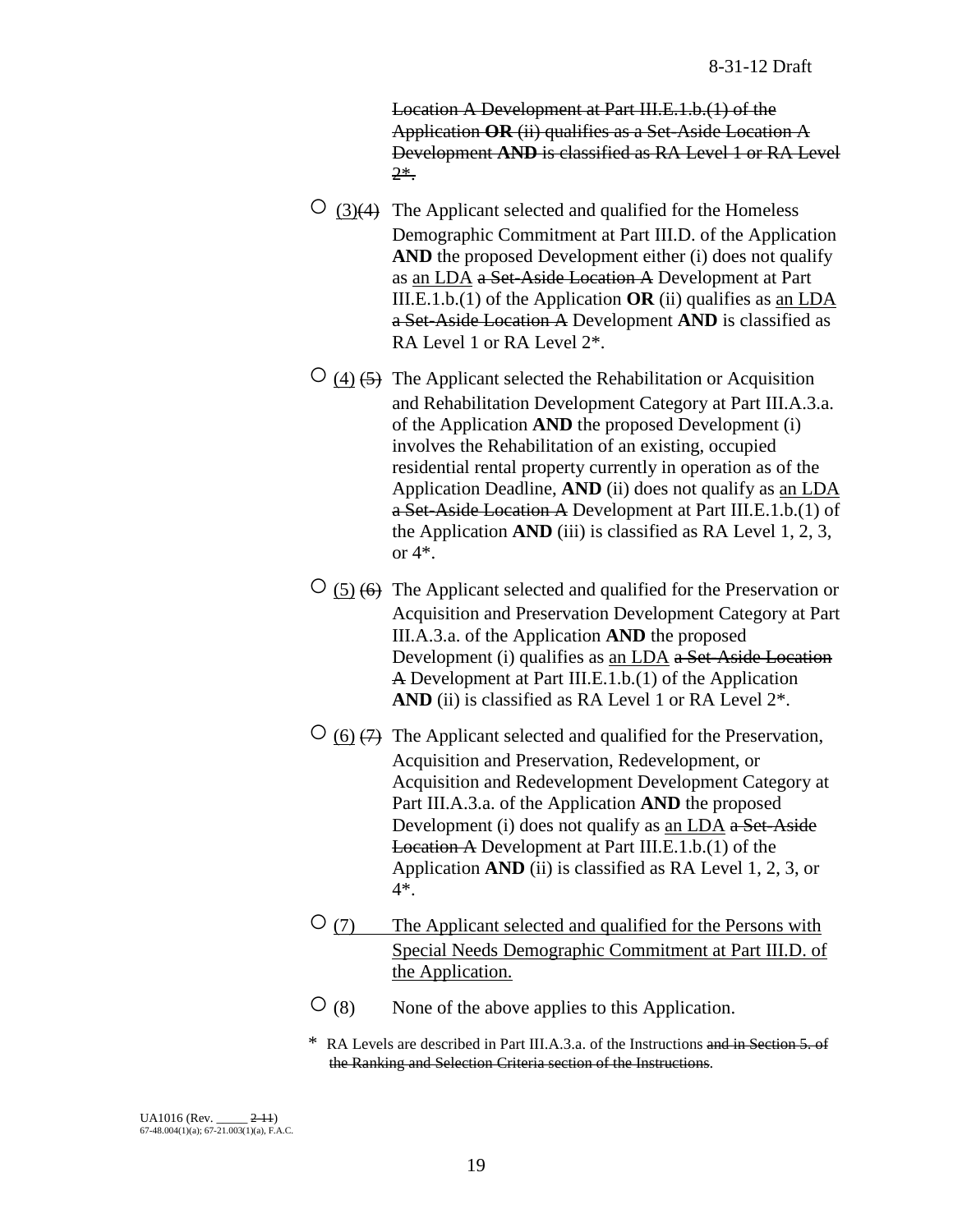c. Do the proposed Development and any Development(s) on the List have the same Financial Beneficiaries and are they contiguous or divided by a street or easement or divided by a prior phase of the proposed Development?

 $\Theta$   $Y_{\text{es}}$   $\Theta$   $N_{\text{e}}$ 

If "Yes", identify the name of the Development(s) on the List:  $\overline{\phantom{a}}$  , and the contribution of the contribution of  $\overline{\phantom{a}}$ 

 $\overline{\phantom{a}}$  ,  $\overline{\phantom{a}}$  ,  $\overline{\phantom{a}}$  ,  $\overline{\phantom{a}}$  ,  $\overline{\phantom{a}}$  ,  $\overline{\phantom{a}}$  ,  $\overline{\phantom{a}}$  ,  $\overline{\phantom{a}}$  ,  $\overline{\phantom{a}}$  ,  $\overline{\phantom{a}}$  ,  $\overline{\phantom{a}}$  ,  $\overline{\phantom{a}}$  ,  $\overline{\phantom{a}}$  ,  $\overline{\phantom{a}}$  ,  $\overline{\phantom{a}}$  ,  $\overline{\phantom{a}}$ 

### **B. Construction Features and Amenities**

1. Required General Features and Amenities for All Developments:

Does the Applicant commit to provide the required general features and amenities (outlined at Part III.B.1. of the Instructions) for the proposed Development?

O Yes O No

- 2. Required Universal Design and Visitability Features:
	- a. For proposed Developments involving new construction units, regardless of the Development Category selected at Part III.A.3.a. of the Application, does the Applicant commit to provide the required universal design and visitability features and amenities (outlined at Part A.1. of the Manual) in all of the new construction units?

O Yes O No

b. For proposed Developments involving rehabilitation units, regardless of the Development Category selected at Part III.A.3.a. of the Application, does the Applicant commit to provide feasible universal design and visitability features (outlined at Part B.1. of the Manual) as determined by a capital needs assessment performed during credit underwriting?

O Yes O No

3. Optional Features and Amenities:

If the proposed Development will consist of Scattered Sites (as stated by the Applicant at Part III.A.2.c.), does the Applicant make a commitment to locate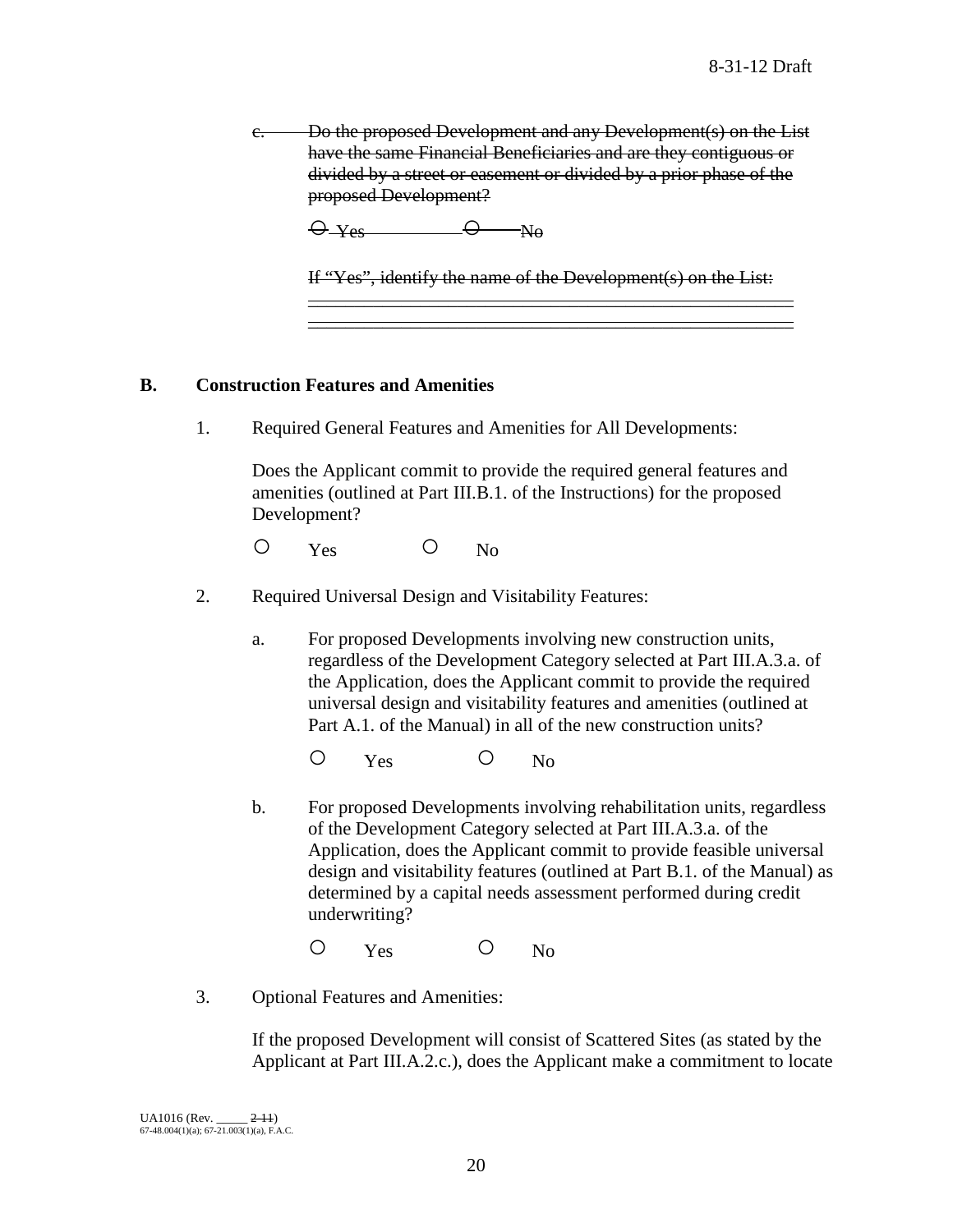each selected feature and amenity that is not unit-specific on each of the Scattered Sites, or no more than 1/16 mile from the Scattered Site with the most units, or a combination of both?

- O Yes O No
- a. Optional General Unit Features and Amenities for all new construction units and all rehabilitation units, regardless of the Development Category selected at Part III.A.3.a. of the Application (Maximum available points for this category is 9 points):

|    | Ceramic tile bathroom floors in all units (2 points)                                    |
|----|-----------------------------------------------------------------------------------------|
|    | Microwave oven in each unit (1 point)                                                   |
|    | Marble window sills in all units (1 point)                                              |
|    | Steel exterior door frames for all exterior doors for all units (1                      |
|    |                                                                                         |
|    | point)                                                                                  |
|    | At least 1 <sup>1</sup> / <sub>2</sub> bathrooms (one full bath and one with at least a |
|    | toilet and sink) in all 2-bedroom new construction units (2)                            |
|    | points) Note: In order to be eligible to select this feature, the                       |
|    | Development must have at least one 2-bedroom new                                        |
|    | construction unit.                                                                      |
|    | Double compartment kitchen sink in all units (1 point)                                  |
|    | Pantry in kitchen area in all new construction units- must be no                        |
|    | less than 20 cubic feet of storage space. Pantry cannot be just                         |
|    | an under- or over-the-counter cabinet. (2 points)                                       |
|    | Garbage disposal in all units (1 point)                                                 |
|    | New kitchen cabinets and counter $top(s)$ in all rehabilitation                         |
|    | units $(3 \text{ points})$                                                              |
|    | New bathroom cabinet(s), excluding medicine cabinet, in all                             |
|    | rehabilitation units (1 point)                                                          |
|    | New plumbing fixtures in kitchen and bathroom(s) in all                                 |
|    | rehabilitation units [minimum of new sink and new faucets in                            |
|    | kitchen and minimum of new tub, new toilet, new sink and new                            |
|    | faucets in bathroom(s)] $(3 \text{ points})$                                            |
|    |                                                                                         |
| b. | Optional Features and Amenities for All Developments Except SRO                         |
|    | (Maximum available points for this category is 12 points):                              |
|    |                                                                                         |
|    | 30 Year expected life roofing on all buildings (2 points)                               |
|    | Gated community with "carded" or "touchpad" entry or                                    |
|    | security guard, or if 2 or more stories, "carded" or "touchpad"                         |
|    | secure entry to each building (2 points)                                                |
|    | Emergency call service in all units (3 points)                                          |
|    | Exercise room with appropriate equipment (1 point)                                      |
|    | Community center or clubhouse (3 points)                                                |
|    | Swimming pool (2 points)                                                                |

Swimming pool (2 points)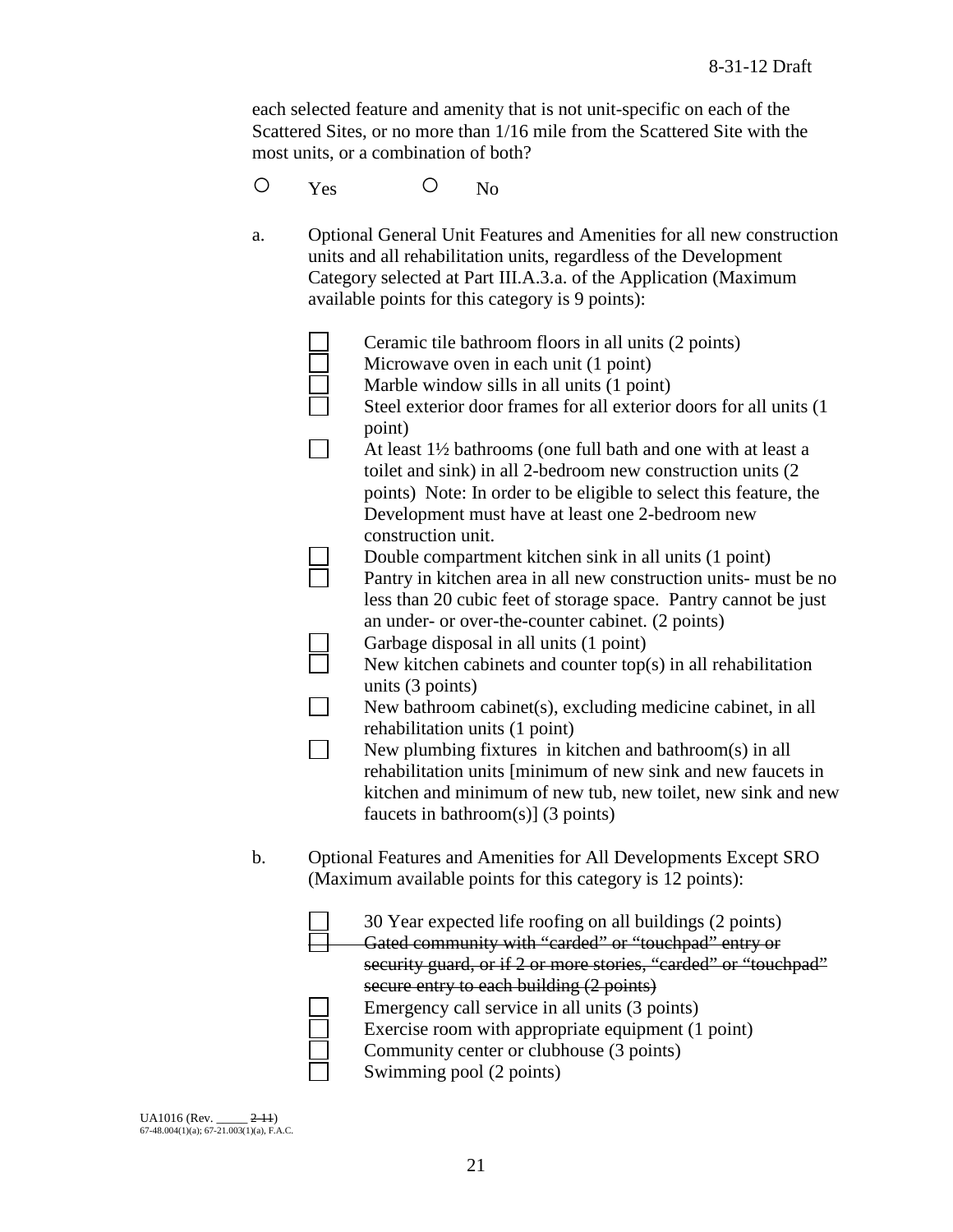|  | Playground/tot lot, accessible to children with disabilities (must<br>be sized in proportion to Development's size and expected                                                                                                                                                                                                                                                                                                                               |
|--|---------------------------------------------------------------------------------------------------------------------------------------------------------------------------------------------------------------------------------------------------------------------------------------------------------------------------------------------------------------------------------------------------------------------------------------------------------------|
|  | resident population with age-appropriate equipment) (2 points)<br>Car care area (for car cleaning/washing/vacuuming) (1 point)<br>Two or more parking spaces per total number of units (1 point)<br>Picnic area with hard cover permanent roof of a design<br>compatible with the Development, open on all sides, containing                                                                                                                                  |
|  | at least three permanent picnic tables with benches and an<br>adjoining permanent outdoor grill (1 point)<br>Library consisting of a minimum of 100 books and 5 current<br>magazine subscriptions (1 point)<br>Computer lab on-site with minimum one computer per $20\overline{30}$<br>units, with internet access, basic word processing, spreadsheets<br>and assorted educational and entertainment software programs<br>and at least one printer (1 point) |
|  | Each unit wired for high speed internet (1 point)                                                                                                                                                                                                                                                                                                                                                                                                             |
|  | Applicant may select only one of the following two items (zero points<br>will be awarded if both items are selected):                                                                                                                                                                                                                                                                                                                                         |
|  | $\Theta$ Outside recreation facility consisting of shuffleboard court and<br>appropriate equipment, bocce ball court or lawn bowling court<br>and appropriate equipment, tennis court, full basketball court or<br>volleyball court. (Specific facility will be committed to during<br>credit underwriting) (2 points)                                                                                                                                        |
|  | Outside recreation facilities. Applicant must identify two (2)<br>(Facilities must be approved by Corporation staff and servicers<br>during credit underwriting) (2 points)                                                                                                                                                                                                                                                                                   |
|  | Applicant may select only one of the following two items (zero points<br>will be awarded if both items are selected):                                                                                                                                                                                                                                                                                                                                         |
|  | Laundry hook-ups and space for full-size washer and dryer<br>inside each unit (1 point)                                                                                                                                                                                                                                                                                                                                                                       |
|  | $\Theta$ Dryer and Energy Star qualified washer in a dedicated space<br>with hook-ups within each unit, provided at no charge to the<br>resident during the term of any lease (3 points)                                                                                                                                                                                                                                                                      |
|  | Applicant may select only one of the following two items (zero points<br>will be awarded if both items are selected):                                                                                                                                                                                                                                                                                                                                         |
|  | $\Theta$ Laundry facilities with full-size dryers and Energy Star<br>qualified washers available in at least one common area on site<br>- minimum 1 washer and 1 dryer for every 12 units (1 point)                                                                                                                                                                                                                                                           |
|  |                                                                                                                                                                                                                                                                                                                                                                                                                                                               |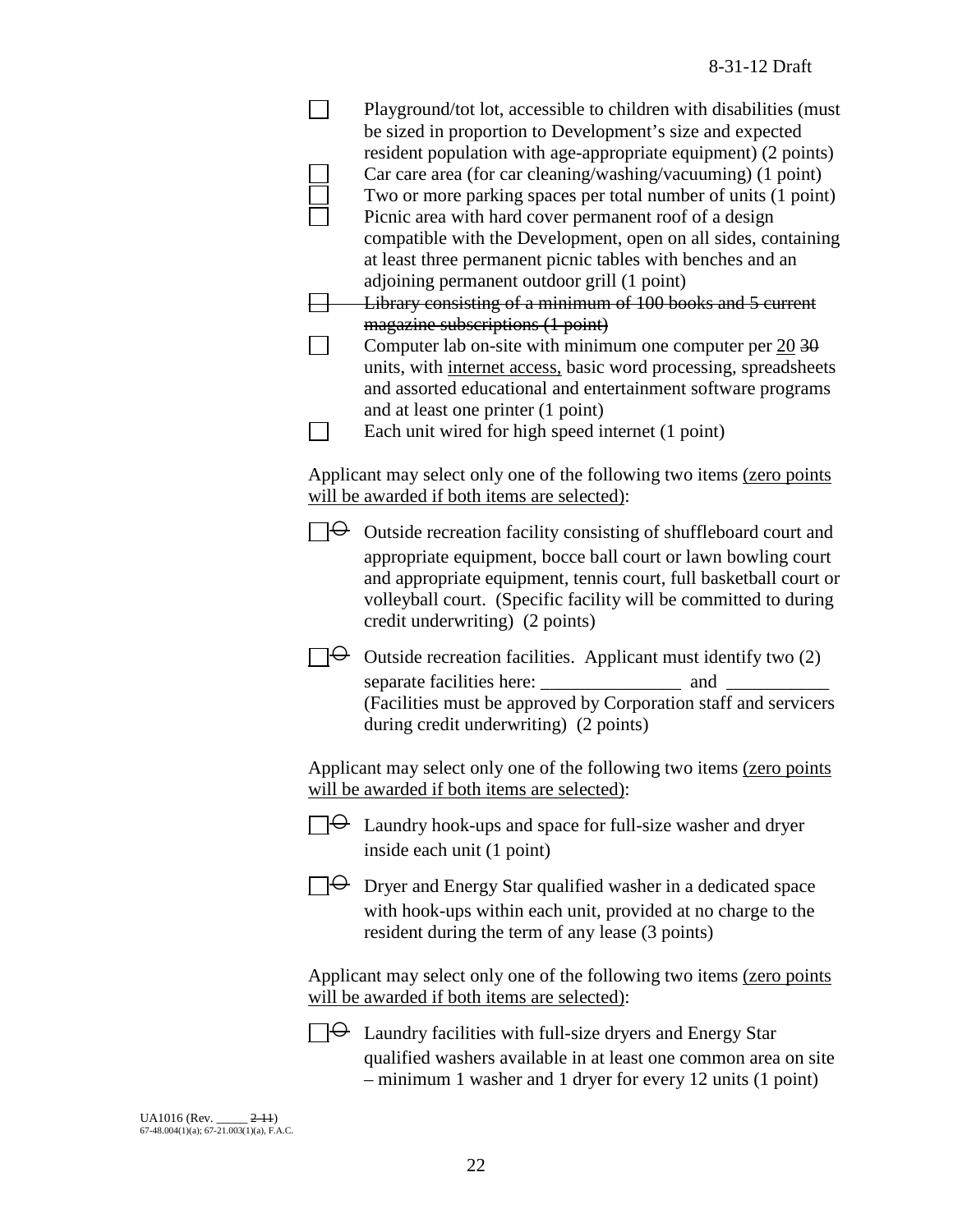|                | $\Theta$ Laundry facilities with full-size dryers and Energy Star<br>qualified washers available in at least one common area on<br>every floor in each building of the Development if<br>Development consists of more than one building and/or more<br>than one story $-$ minimum 1 washer and 1 dryer for every 12<br>units (2 points)                                                                                                                                                               |
|----------------|-------------------------------------------------------------------------------------------------------------------------------------------------------------------------------------------------------------------------------------------------------------------------------------------------------------------------------------------------------------------------------------------------------------------------------------------------------------------------------------------------------|
|                | Applicants that selected Single Family Rental, Duplexes, or<br>Quadraplexes at Part III.A.4. may select any of the following:                                                                                                                                                                                                                                                                                                                                                                         |
|                | Garage for each unit which consists of a permanent, fully<br>enclosable structure designed to accommodate one or more<br>automobiles, either attached to the unit or detached but located<br>on the same property, provided at no charge to the resident (3)<br>points)                                                                                                                                                                                                                               |
|                | Carport for each unit which consists of a permanent covered<br>and paved area, attached to the unit and designed to<br>accommodate one or more automobiles, provided at no charge<br>to the resident (2 points)                                                                                                                                                                                                                                                                                       |
|                | Fenced back yard for each unit which consists of a portion of<br>the property behind each unit that is enclosed by a wood,<br>privacy or chain link fence of a minimum height of 48". Direct<br>access to the fenced back yard for each unit must be afforded<br>solely by a door from that unit and no other unit (2 points)                                                                                                                                                                         |
| $\mathbf{c}$ . | Optional Features and Amenities for SRO Developments (Maximum<br>available points for this category is 12 points):                                                                                                                                                                                                                                                                                                                                                                                    |
|                | 30 Year expected life roofing on all buildings (2 points)<br>Gated community with "carded" or "touchpad" entry or<br>security guard, or if 2 or more stories, "carded" or "touchpad"                                                                                                                                                                                                                                                                                                                  |
|                | secure entry to each building (2 points)<br>Emergency call service in all units (3 points)<br>Exercise room with appropriate equipment (2 points)<br>Secure, enclosed bicycle storage provided at no charge to the<br>resident (1 point)<br>Cable or satellite TV hook-up in each unit and, if the<br>Development offers cable or satellite TV service to the<br>residents, the price cannot exceed the market rate for service of<br>similar quality available to the Development's residents from a |
|                | primary provider of cable or satellite TV (1 point)<br>Picnic area with hard cover permanent roof of a design<br>compatible with the Development, open on all sides, containing                                                                                                                                                                                                                                                                                                                       |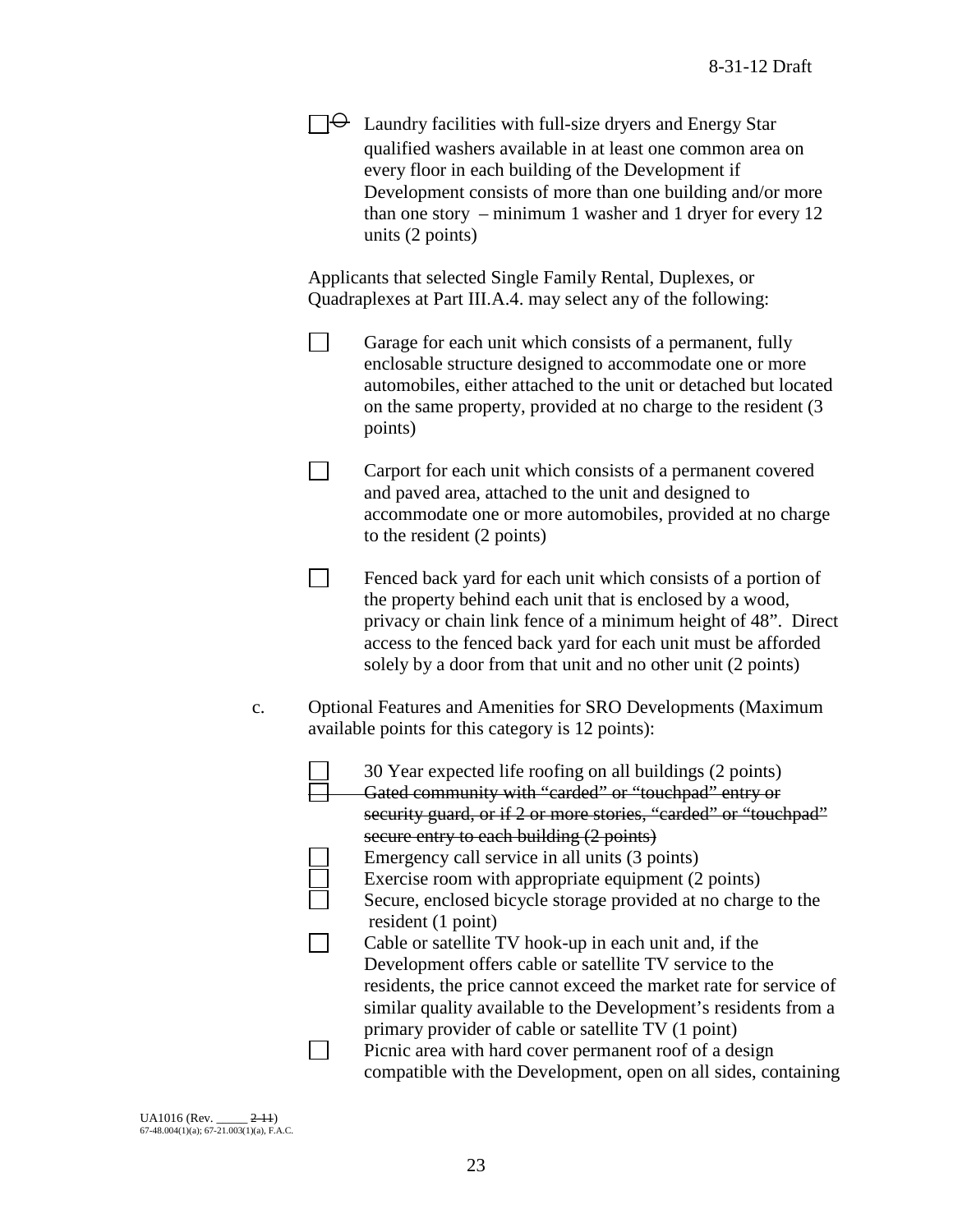|    | at least three permanent picnic tables with benches and an<br>adjoining permanent outdoor grill (1 point)<br>Library consisting of a minimum of 100 books and 5 current<br>magazine subscriptions (1 point)<br>Computer lab on-site with minimum one computer per $20\overline{30}$<br>units, with internet access, basic word processing, spreadsheets<br>and assorted educational and entertainment software programs<br>and at least one printer (1 point)                                                         |
|----|-----------------------------------------------------------------------------------------------------------------------------------------------------------------------------------------------------------------------------------------------------------------------------------------------------------------------------------------------------------------------------------------------------------------------------------------------------------------------------------------------------------------------|
|    | Applicant may select only one of the following two items (zero points<br>will be awarded if both items are selected):                                                                                                                                                                                                                                                                                                                                                                                                 |
|    | $\Theta$ Outside recreation facility consisting of shuffleboard court and<br>appropriate equipment, bocce ball court or lawn bowling court<br>and appropriate equipment, tennis court, full basketball court or<br>volleyball court. (Specific facility will be committed to during<br>credit underwriting) (2 points)                                                                                                                                                                                                |
|    | $\Theta$ Outside recreation facilities. Applicant must identify two (2)<br>and<br>(Facilities must be approved by Corporation staff and servicers<br>during credit underwriting) (2 points)                                                                                                                                                                                                                                                                                                                           |
|    | Applicant may select only one of the following two items (zero points<br>will be awarded if both items are selected):                                                                                                                                                                                                                                                                                                                                                                                                 |
|    | $\forall$ Laundry facilities with full-size dryers and Energy Star<br>qualified washers available in at least one common area on site<br>$-$ minimum 1 washer and 1 dryer for every 12 units (1 point)                                                                                                                                                                                                                                                                                                                |
|    | $\forall$ Laundry facilities with full-size dryers and Energy Star<br>qualified washers available in at least one common area on<br>every floor in each building of the Development if<br>Development consists of more than one building and/or more<br>than one story $-$ minimum 1 washer and 1 dryer for every 12<br>units (2 points)                                                                                                                                                                              |
| d. | Optional Universal Design and Visitability Unit Features (10 Points)                                                                                                                                                                                                                                                                                                                                                                                                                                                  |
|    | Does the Applicant commit to (i) provide all of the Optional Universal<br>Design and Visitability features (outlined in Part A.2. of the Manual)<br>in at least 15 percent of the proposed Development's new construction<br>units, if any, and (ii) provide as many of the Optional Universal<br>Design and Visitability features (outlined in Part B.2. of the Manual)<br>as feasible, based on the capital needs assessment, in at least 15<br>percent of the proposed Development's rehabilitation units, if any? |

O Yes O No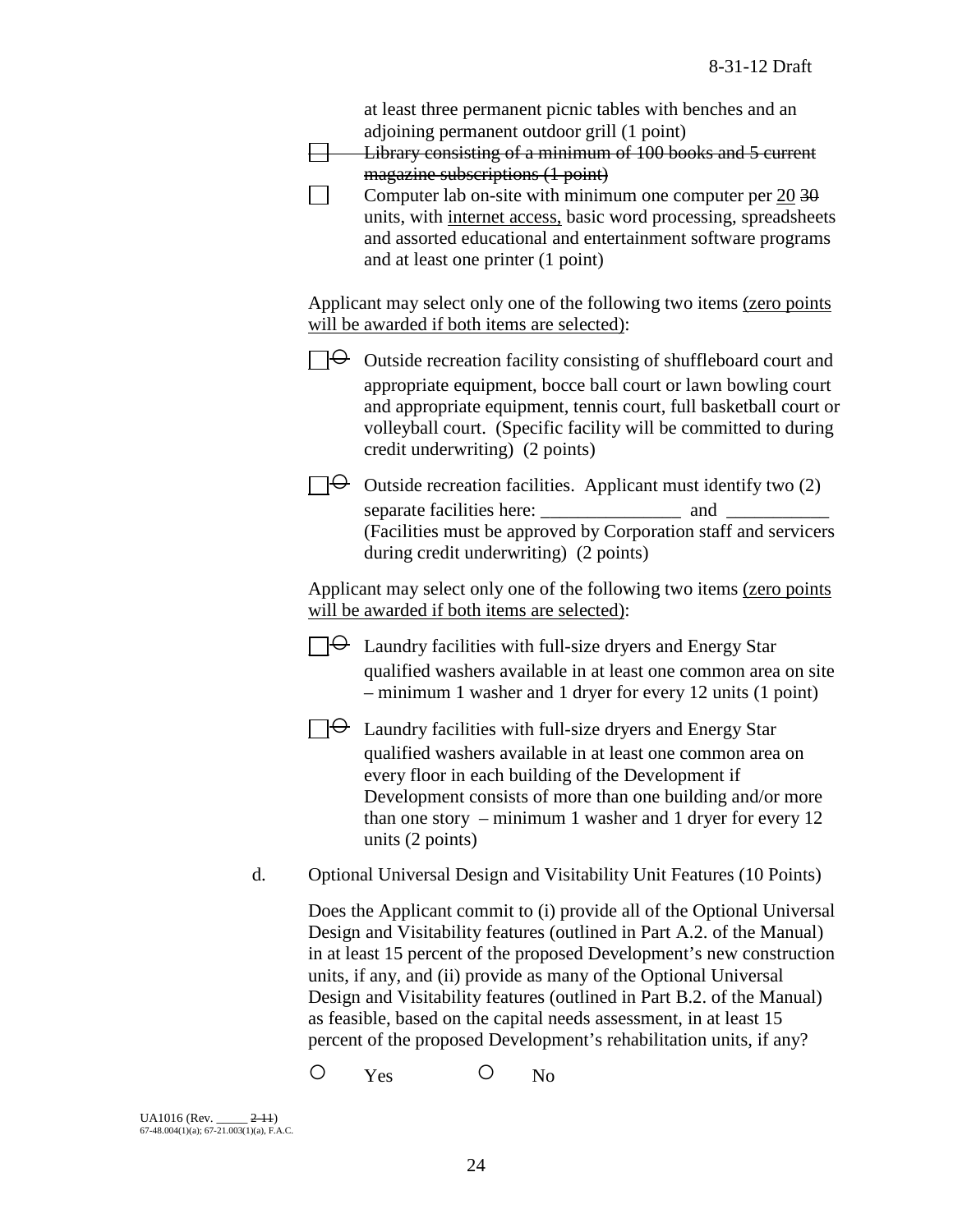- 4. Energy Features for all units in the Development:
	- a. For proposed Developments involving new construction units, regardless of the Development Category selected at Part III.A.3.a. of the Application, does the Applicant commit that (i) each new construction unit in the proposed Development will include the required energy features outlined at Part III.B.4.a.(1) of the Instructions, (ii) units in Type 1 Buildings that is eligible for the Energy Star New Homes (Florida standard) will meet the requirements outlined in Part III.B.4.a.(2)(a) of the Instructions achieve a Home Energy Rating System (HERS) Index of 77 or below, and (iii) all Type 2 Buildings will meet the requirements outlined in Part III.B.4.a.(2)(b) of the Instructions each new construction unit in the proposed Development that is not eligible for the Energy Star New Homes will include, at a minimum, the energy features set out in Part III.B.4.a. of the Instructions?

O Yes O No

- b. For proposed Developments involving rehabilitation units, regardless of the Development Category selected at Part III.A.3.a. of the Application, does the Applicant commit to provide feasible energy features (outlined in Part III.B.4.b. of the Instructions) as determined by a capital needs assessment performed during credit underwriting for all rehabilitation units?
	- O Yes O No
- 5. Green Building:

Applicant may select either Item (a) or Item (b) below, whichever Green Building option applies to the Development Category of the proposed Development. (Zero points will be awarded if both items are selected):

 $\Box \Theta$  a. Green Building Options for Applications with the Development Category of New Construction or Redevelopment (with or without Acquisition)

> The Applicant may select one (1) of the following Green Building options (zero points will be awarded if both items are selected):

 $\Box \Theta$  (1) Green Building Features (7 points)

By making this selection, the Applicant commits to provide the Green Building features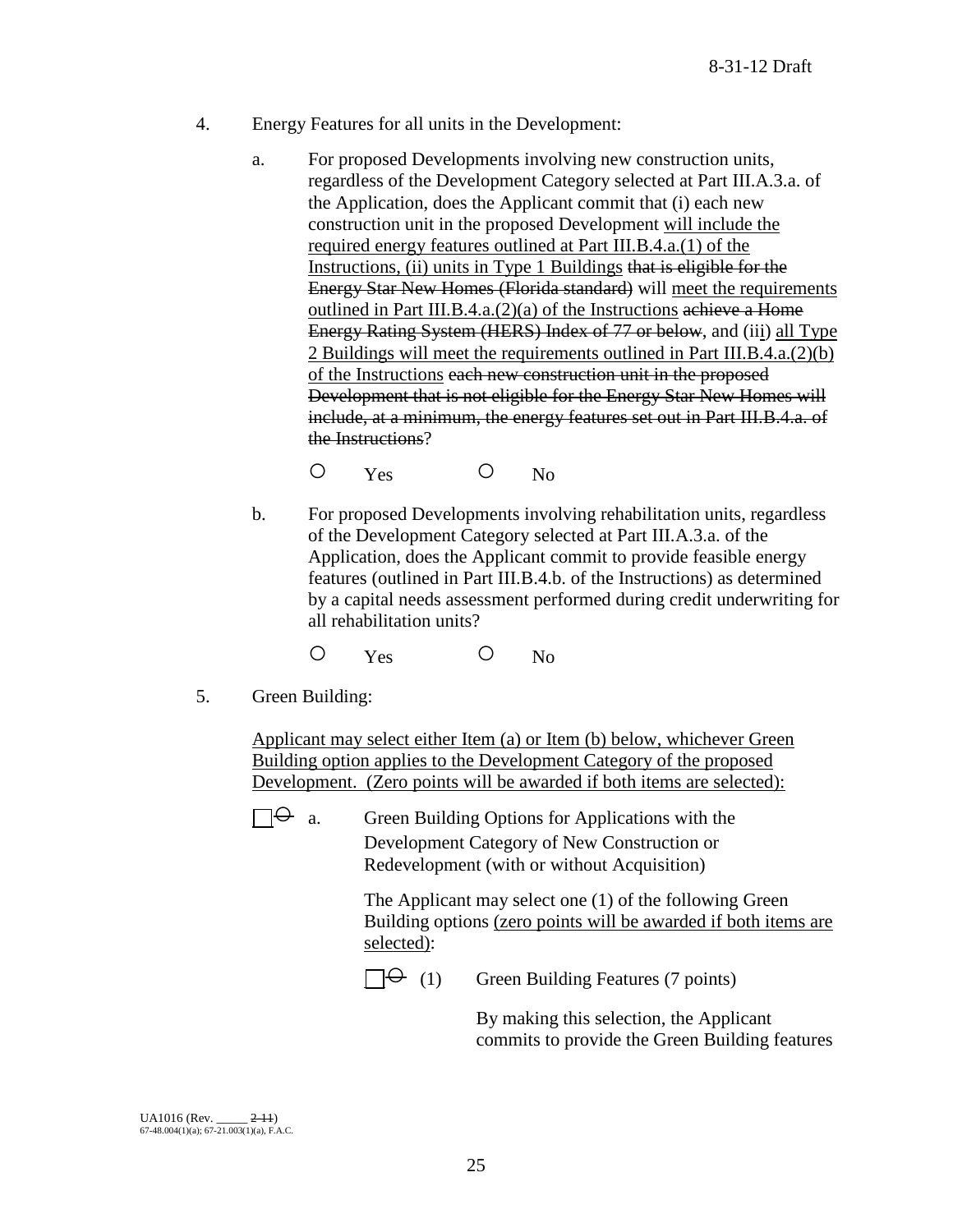outlined at Part III.B.5.a.(1) of the Application Instructions.



 $\Box \Theta$  (2) Green Building Certification (10 points)

By making this selection, the Applicant commits to achieve one of the Green Building Certifications listed at Part III.B.5.a.(2) of the Application Instructions.

or

 $\Box \Theta$  b. Green Building Option for Applications with the Development Category of Rehabilitation or Preservation (with or without Acquisition) (10 points)

> By making this selection, the Applicant commits to provide the Green Building features outlined at Part III.B.5.b. of the Application Instructions.

## **C. Ability to Proceed**

- 1. Status of Site Plan Approval or Plat Approval:
	- a. Multifamily Developments must provide a properly completed and executed Local Government Verification of Status of Site Plan Approval for Multifamily Developments form behind a tab labeled "**Exhibit 26"**.

or

- b. Single-Family Rental Developments must provide a properly completed and executed Local Government Verification of Status of Plat Approval for Single-Family Rental Developments form behind a tab labeled "**Exhibit 26**".
- 2. Evidence of Site Control:

Applicant must demonstrate site control by providing the following documentation:

a. Provide a fully executed eligible qualified contract for purchase and sale for the subject property behind a tab labeled "**Exhibit 27**".

or

b. Provide a recorded deed or recorded certificate of title behind a tab labeled "**Exhibit 27**".

or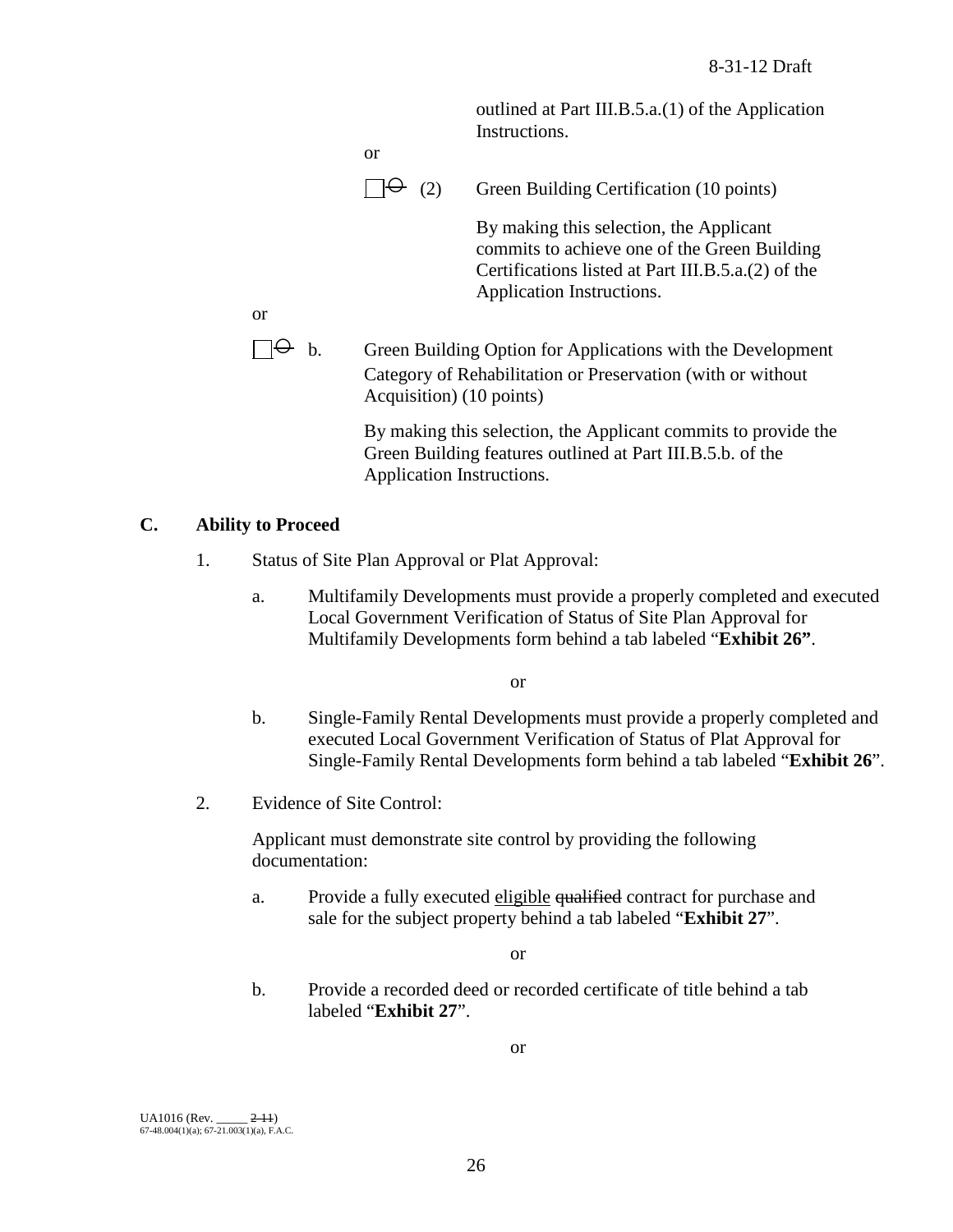- c. Provide a copy of the fully executed long-term lease behind a tab labeled "**Exhibit 27**".
- 3. Evidence of Infrastructure Availability:

With one exception, all Applicants must demonstrate that as of Application Deadline each type of infrastructure is available. The one exception is if the proposed Development consists of 100 percent rehabilitation units (as stated by the Applicant at Part III.A.6.b. of the Application) and meets the other criteria outlined at Part III.C.3. of the Instructions, the Application will automatically be deemed to meet threshold and receive 4 Ability to Proceed tie-breaker points without the requirement to demonstrate that as of Application Deadline each type of infrastructure is available.

Does the proposed Development qualify for the above-described exception making the Application eligible to automatically meet threshold and receive 4 Ability to Proceed tie-breaker points?

O Yes O No

If "No", the Applicant must provide the following information:

- a. Electricity Provide a letter from the provider or a properly completed and executed Verification of Availability of Infrastructure – Electricity form behind a tab labeled "**Exhibit 28**".
- b. Water Provide a letter from the provider or a properly completed and executed Verification of Availability of Infrastructure – Water form behind a tab labeled "**Exhibit 29**".
- c. Sewer, Package Treatment or Septic Tank Provide a letter from the provider or a properly completed and executed Verification of Availability of Infrastructure – Sewer Capacity, Package Treatment, or Septic Tank form behind a tab labeled "**Exhibit 30**".
- d. Roads Provide a letter from the appropriate Local Government or a properly completed and executed Verification of Availability of Infrastructure – Roads form behind a tab labeled "**Exhibit 31**".
- 4. Evidence of Appropriate Zoning:
	- a. New Construction and Redevelopment Developments (at Part III.A.3.a. of the Application) – Provide a properly completed and executed Local Government Verification That Development Is Consistent With Zoning And Land Use Regulations form behind a tab labeled "**Exhibit 32**".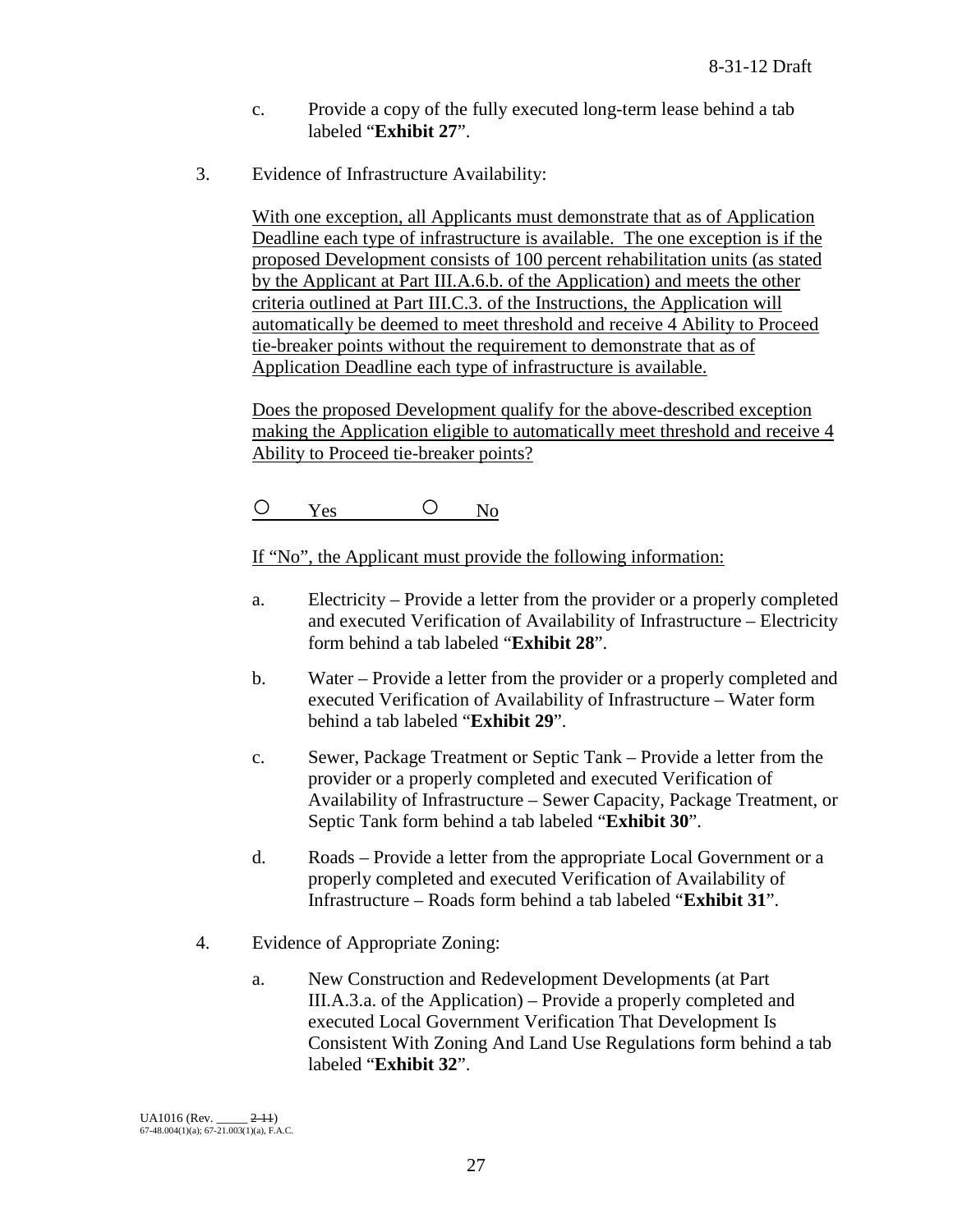- b. Rehabilitation and Preservation Developments (at Part III.A.3.a. of the Application) – Provide a properly completed and executed Local Government Verification That Development Is Consistent With Zoning And Land Use Regulations form or a properly completed and executed Local Government Verification That Permits Are Not Required For This Development form behind a tab labeled "**Exhibit 32**".
- 5. Environmental Site Assessment (ESA):
	- a. Phase I ESA **–** Provide a properly completed and executed Verification of Environmental Safety – Phase I Site Assessment form behind a tab labeled "**Exhibit 33**".
	- b. Phase II ESA If applicable, provide a properly completed and executed Verification of Environmental Safety – Phase II Site Assessment form behind a tab labeled "**Exhibit 34**".

## **D. Demographic Commitment**

- $\bigcirc$  1. Elderly
	- a. Will the proposed Development be an ALF?
		- O Yes O No
		- b. For all counties except Miami-Dade County and Broward County, if the Applicant selected the Development Category of Rehabilitation or Preservation (with or without Acquisition) at Part III.A.3.a. of the Application, does the proposed Development constitute an existing, occupied elderly housing facility that is operating as an elderly housing facility as set forth in the Federal Fair Housing Act as of the Application Deadline for the 2011 Universal Application Cycle?
			- O Yes O No
		- c. Provide evidence of a local need for low-income Elderly housing (non-ALF or ALF) behind a tab labeled "**Exhibit 35**".
- 2. Farmworker or Commercial Fishing Worker Provide evidence of a local need for Farmworker or Commercial Fishing Worker housing behind a tab labeled "**Exhibit 35**".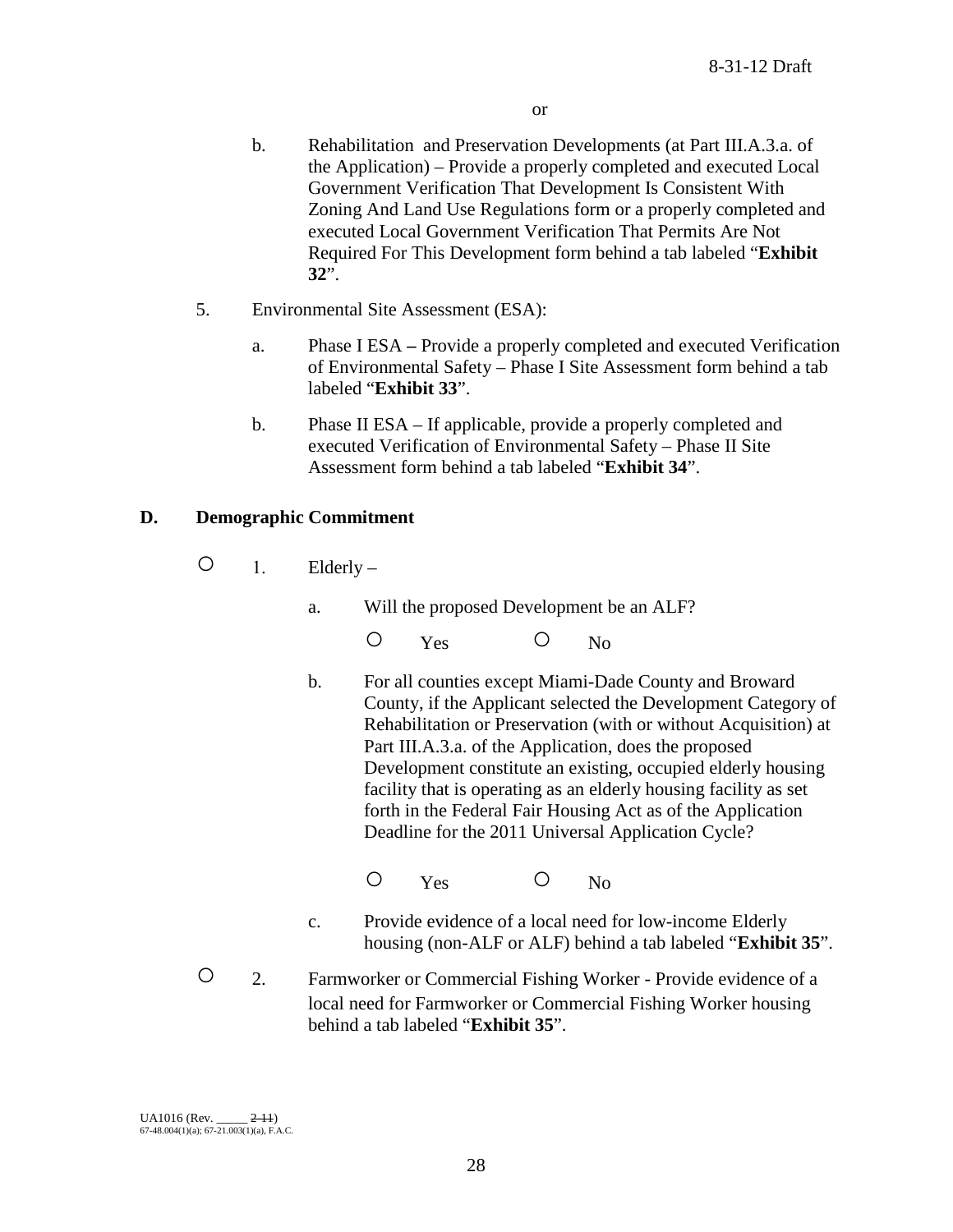- 3. Homeless Provide a properly completed and executed Verification of Inclusion in Local Homeless Continuum of Care Plan by Lead Agency form behind a tab labeled "**Exhibit 35**". If no Local Homeless Assistance Continuum of Care Plan exists, evidence of a local need for Homeless housing must be provided behind a tab labeled **"Exhibit 35"**.
- 4. Family Development will serve the general population.
- 5. Persons with Special Needs Provide evidence of a local need for housing for Persons with Special Needs behind a tab labeled "**Exhibit 35**".

## **E. Set-Aside Commitments**

- 1. MMRB and HC Applications:
	- a. Minimum Set-Aside:

Select one of the following:

○ 20% of units at 50% Area Median Income (AMI) or lower

or

○ 40% of units at 60% AMI or lower

or

- HC Applicants Only Deep rent skewing option as defined in Section 42, IRC, as amended
- b. Set-Aside Commitment:
	- (1) Does the proposed Development qualify as an LDA  $a$  Set-Aside Location A Development?

O Yes O No

(2) If requesting Competitive HC with a Demographic Commitment at Part III.D. of Elderly Non-ALF, Farmworker/Commercial Fishing Worker, or Family, does the Applicant commit to (i) set aside at least 50 percent of the ELI units for Special Needs Households and (ii) develop and execute a Memorandum of Understanding with at least one designated Special Needs Household Referral Agency for the county where the proposed Development will be located?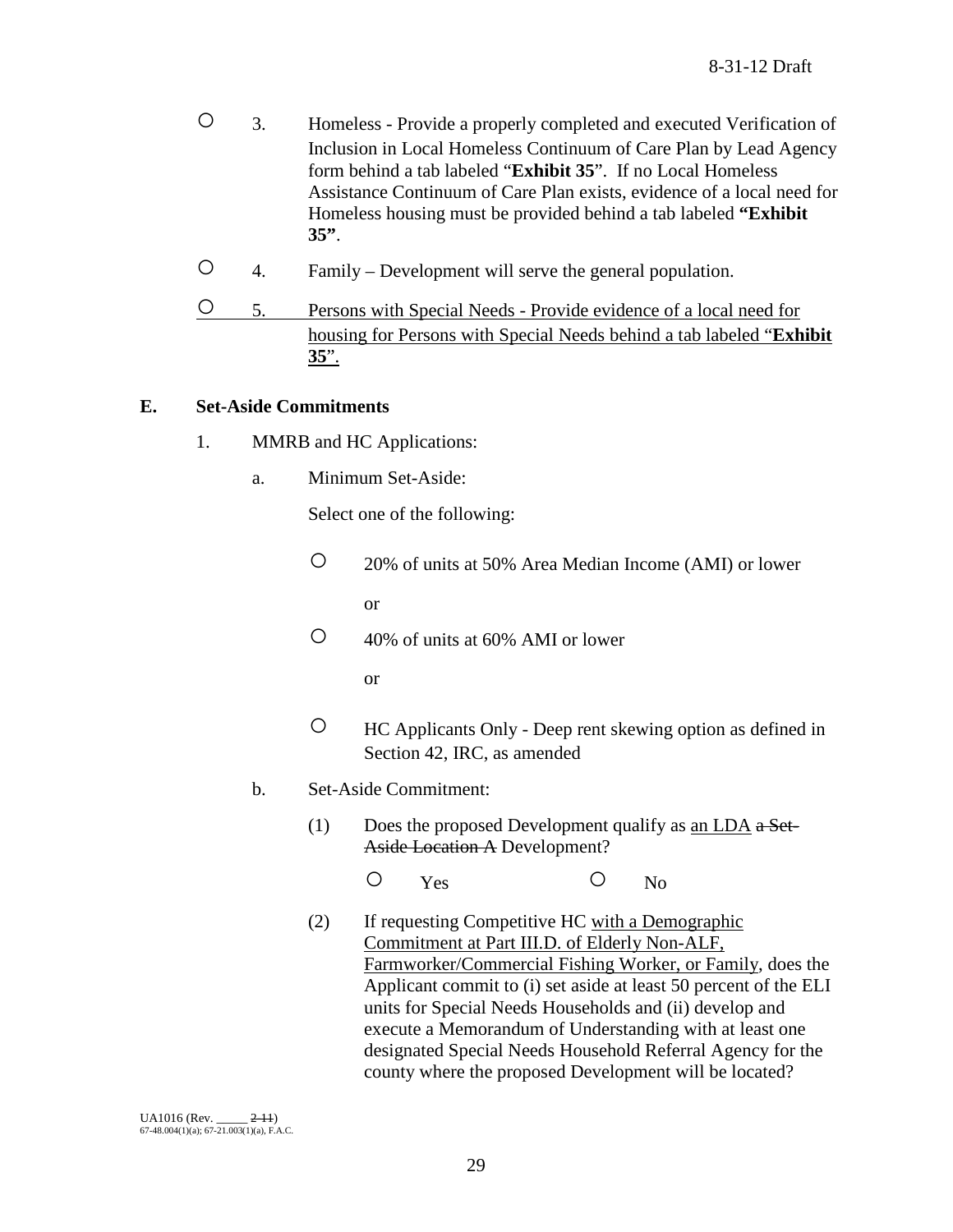- O Yes O No
- (3) All Applicants must enter all set-aside commitments (required set-asides and additional set-asides) on the total set-aside breakdown chart at either section (a) or (b) below. The Applicant should complete each column of the applicable chart.
	- (a) If applying for Competitive HC\* or non-competitive HC only:

|                 | Percentage of Residential Units                             |                 |
|-----------------|-------------------------------------------------------------|-----------------|
|                 | Commitment for Competitive HC<br>or non-competitive HC only | AMI Level       |
|                 | $\frac{0}{0}$                                               | At or Below 25% |
|                 | $\frac{0}{0}$                                               | At or Below 28% |
|                 | %                                                           | At or Below 30% |
|                 | $\frac{0}{0}$                                               | At or Below 33% |
|                 | $\%$                                                        | At or Below 35% |
|                 | $\frac{0}{0}$                                               | At or Below 40% |
|                 | $\frac{0}{0}$                                               | At or Below 45% |
|                 | $\frac{0}{0}$                                               | At or Below 50% |
|                 | $\frac{0}{0}$                                               | At or Below 60% |
| Total Set-Aside |                                                             |                 |
| Percentage:     | $\%$                                                        |                 |

- \* One of the requirements for a proposed Development to qualify as a TOD Development is that at least 75 50 of the Development's set-aside units must be located within the designated TOD area. Set-aside units are calculated using the methodology described in Section 4.3.b. of the Ranking and Selection Criteria section of the Instructions.
- (b) If applying for MMRB with or without non-competitive HC:

|                 |                | Percentage of Residential Units |                  |
|-----------------|----------------|---------------------------------|------------------|
|                 | Commitment for | Commitment for                  | <b>AMI</b> Level |
|                 | <b>MMRB</b>    | non-competitive HC              |                  |
|                 | $\frac{0}{0}$  | $\%$                            | At or Below 25%  |
|                 | $\frac{0}{0}$  | $\%$                            | At or Below 28%  |
|                 | $\%$           | $\frac{0}{0}$                   | At or Below 30%  |
|                 | $\%$           | $\%$                            | At or Below 33%  |
|                 | $\frac{0}{0}$  | $\frac{0}{0}$                   | At or Below 35%  |
|                 | %              | $\%$                            | At or Below 40%  |
|                 | $\frac{0}{0}$  | $\frac{0}{0}$                   | At or Below 45%  |
|                 | $\frac{0}{0}$  | $\frac{0}{0}$                   | At or Below 50%  |
|                 | $\%$           | $\frac{0}{0}$                   | At or Below 60%  |
| Total Set-Aside |                |                                 |                  |
| Percentage:     | $\%$           | $\%$                            |                  |

- 2. HOME Applications:
	- a. Minimum Number of HOME-Assisted Units Required by HUD (Applicants requesting Competitive HC and HOME):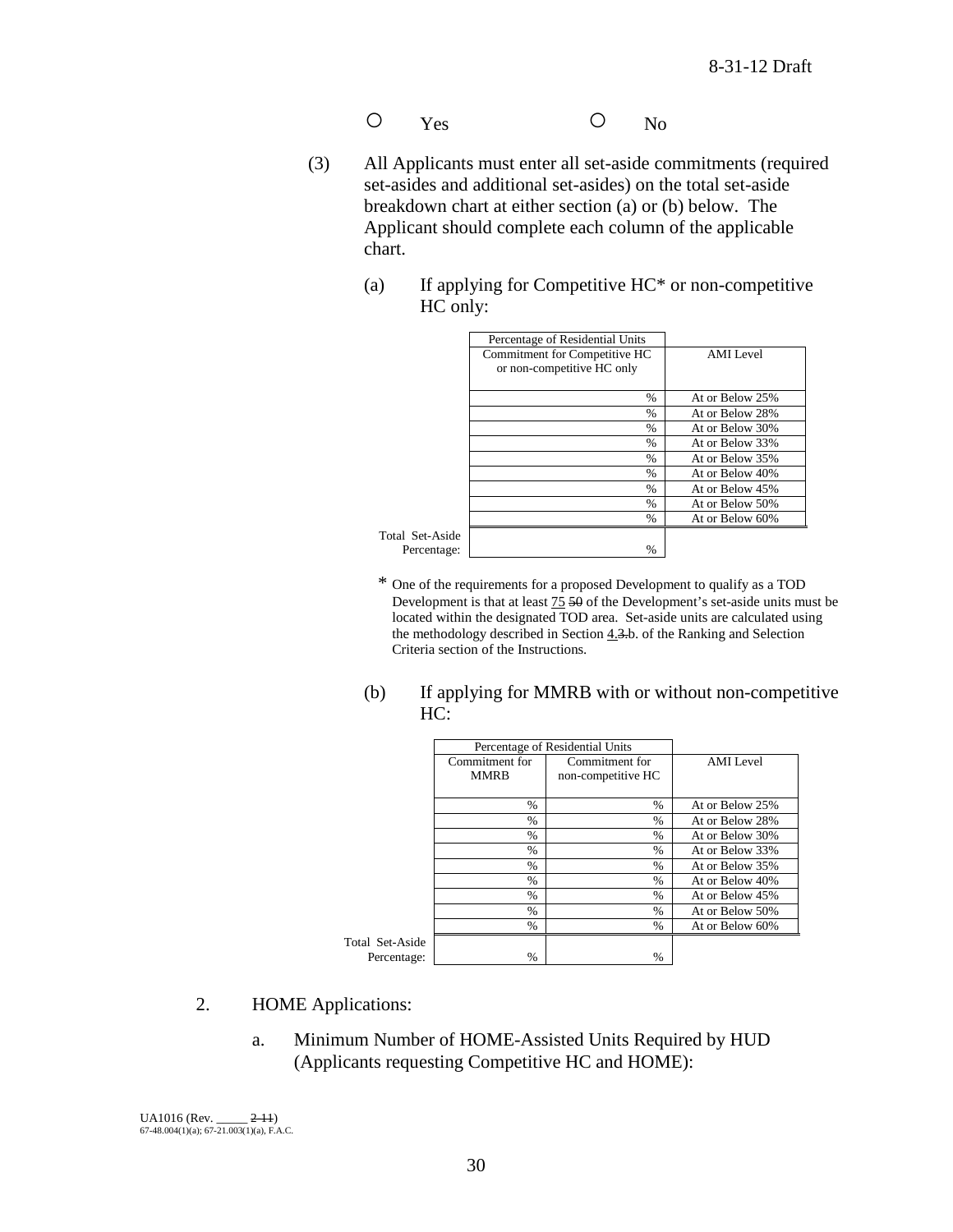#### 8-31-12 Draft

|    |               | (1)                          | HOME loan requested:                                                                                                                           | \$   |  |
|----|---------------|------------------------------|------------------------------------------------------------------------------------------------------------------------------------------------|------|--|
|    |               | (2)                          | <b>Total Development Cost:</b>                                                                                                                 | \$   |  |
|    |               | (3)                          | Percentage of Total Development Cost<br>provided by HOME Loan<br>(Divide $a(1)$ by $a(2)$ and round up to the next whole<br>percentage number) | $\%$ |  |
|    |               | (4)                          | Total number of units in Development:                                                                                                          |      |  |
|    |               | (5)                          | Minimum number of HOME-Assisted Units<br>Required by HUD:<br>(Multiply $a(4)$ by $a(3)$ , round up to the next whole<br>number)                |      |  |
|    |               | (6)                          | Minimum number of HOME-Assisted Units<br>as a percentage:<br>(Divide $a(5)$ by $a(4)$ and round percentage to two<br>decimal places)           | $\%$ |  |
|    | $\mathbf b$ . |                              | Summary of HOME-Assisted Units:                                                                                                                |      |  |
|    |               | (1)                          | Low HOME Rent Units                                                                                                                            |      |  |
|    |               | (2)                          | <b>High HOME Rent Units</b>                                                                                                                    |      |  |
|    |               | (3)                          | <b>Total HOME -Assisted Units</b>                                                                                                              |      |  |
| 3. |               | <b>Affordability Period:</b> |                                                                                                                                                |      |  |
|    |               |                              | Applicant irrevocably commits to set aside units in the proposed<br>Development for a total of<br>years.                                       |      |  |

### **F. Resident Programs**

1. Qualified Resident Programs for Non-Elderly, and Non-Homeless, and Non-Persons with Special Needs Developments (Maximum 6 Points):

| Homeownership Opportunity Program: |
|------------------------------------|
|------------------------------------|

○ (1) Financial Assistance with Purchase of a Home (2 points)

OR For HC Single Family Rental Developments Only

○ (2) Financial Assistance with Purchase of a Unit in the Development (1 point)

b. After School Program for Children (3 points)

UA1016 (Rev. \_\_\_\_\_ <del>2-11</del>)<br>67-48.004(1)(a); 67-21.003(1)(a), F.A.C.

 $\perp$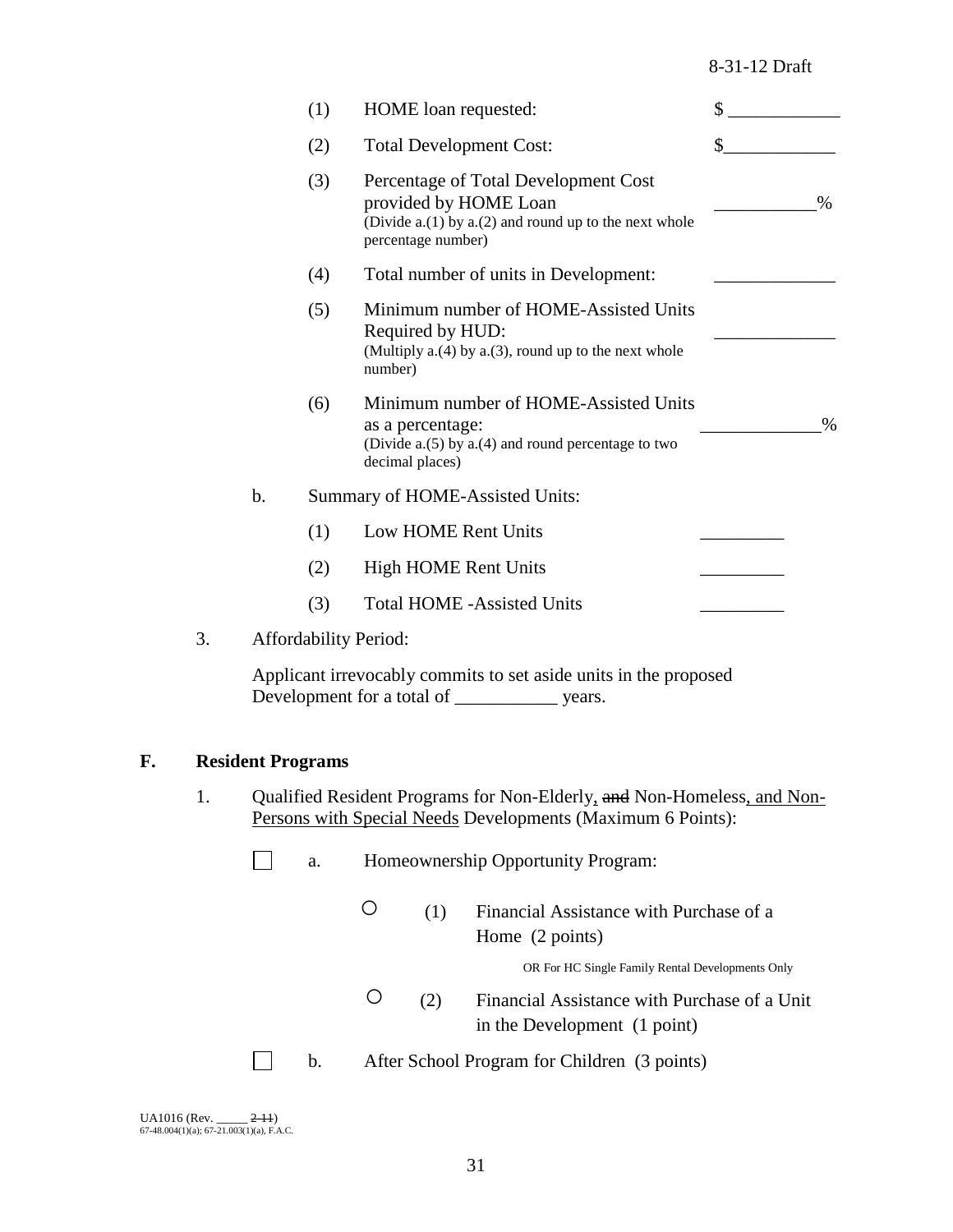- $\Box$ c. First Time Homebuyer Seminars (1 point)
- $\Box$ d. Literacy Training (2 points)
- $\Box$ e. Employment Assistance Program (2 points)

OR

- 2. Qualified Resident Programs for Homeless Developments SRO and Non-SRO (Maximum 6 Points):
	- a. The following resident programs are available for SRO Developments only:
		- $\Box$ (1) Staffed kitchen/Cafeteria (3 points)
		- $\Box$ (2) Daily Activities (3 points)
	- b. The following resident programs are available for Non-SRO Developments only:
		- $\Box$ (1) Homeownership Opportunity Program:
			- (a) Financial Assistance with Purchase of a Home (2 points)

OR for HC Single Family Rental Developments Only

- (b) Financial Assistance with Purchase of a Unit in the Development (1 point)
- $\Box$ (2) After School Program for Children (3 points)
- $\Box$ (3) First Time Homebuyer Seminars (1 point)
- c. The following resident programs are available for both SRO and Non-SRO Developments:
	- $\Box$ (1) Literacy Training (2 points)
	- $\Box$ (2) Employment Assistance Program (2 points)

#### OR

- 3. Qualified Resident Programs for Elderly Developments (Maximum 6 Points):
	- a. The following resident programs are available for Elderly Non-ALF Developments only:
		- (1) Daily Activities (3 points)  $\Box$
		- $\Box$ (2) Assistance with Light Housekeeping, Grocery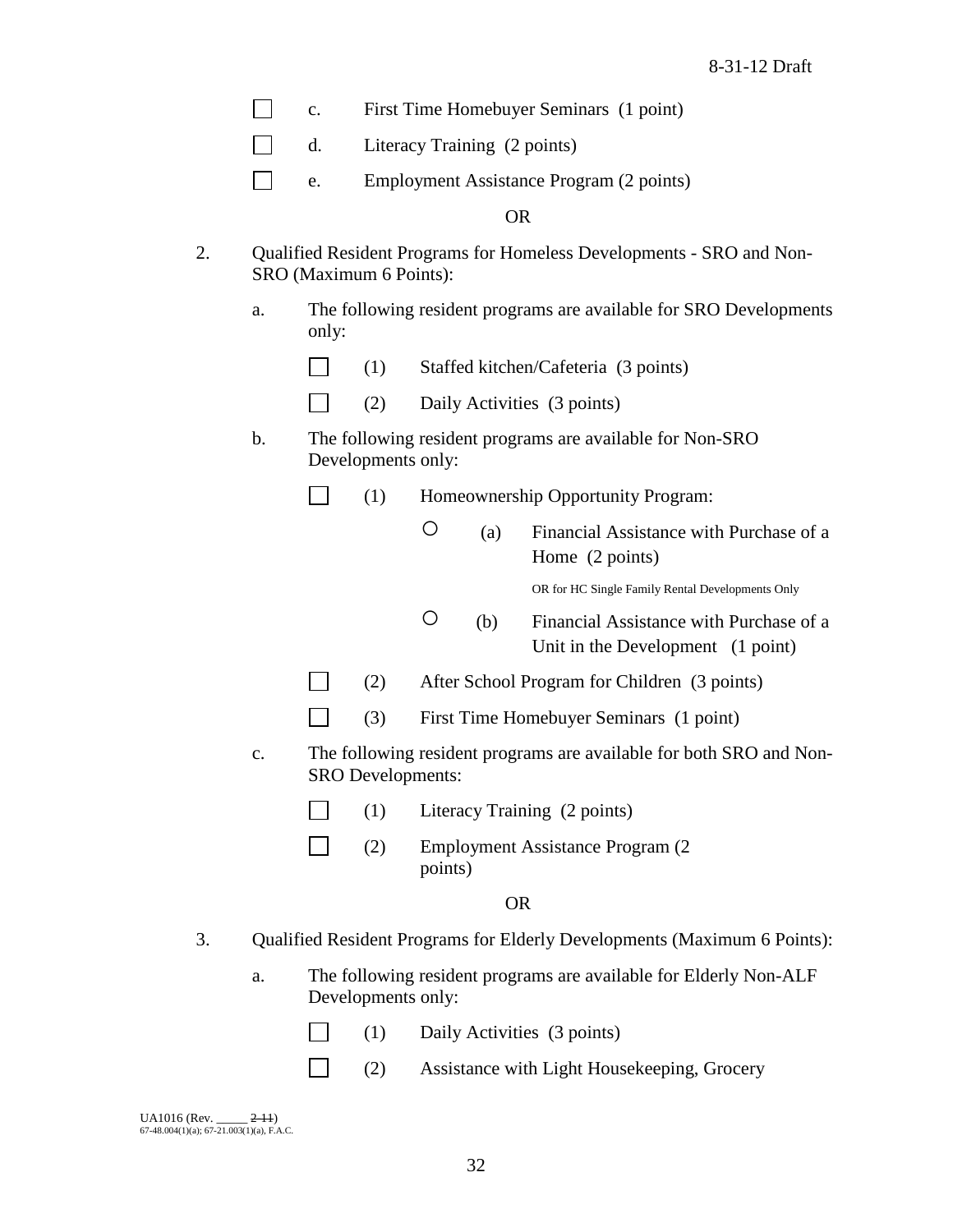Shopping and/or Laundry (1 point)

|    |                |             | (3)                 | Resident Assurance Check-In Program (2 points)                                                           |
|----|----------------|-------------|---------------------|----------------------------------------------------------------------------------------------------------|
|    |                |             | (4)                 | Manager On-Site 24 Hours Per Day (3 points)                                                              |
|    | $\mathbf b$ .  |             | Developments only:  | The following resident programs are available for Elderly ALF                                            |
|    |                |             | (1)                 | Medication Administration (3 points)                                                                     |
|    |                |             | (2)                 | Services for Persons with Alzheimer's Disease and<br>Other Related Disorders (3 points)                  |
|    | $\mathbf{C}$ . |             |                     | The following resident programs are available for both Elderly Non-<br>ALF and Elderly ALF Developments: |
|    |                |             | (1)                 | Private Transportation (3 points)                                                                        |
|    |                |             | (2)                 | Literacy Training (2 points)                                                                             |
|    |                |             | (3)                 | Computer Training (2 points)                                                                             |
|    |                |             |                     | OR                                                                                                       |
| 4. |                |             | (Maximum 6 Points): | <b>Qualified Resident Programs for Persons with Special Needs Developments</b>                           |
|    |                | a.          |                     | Private Transportation (3 points)                                                                        |
|    |                | $b_{\cdot}$ |                     | Manager On-Site 24 Hours Per Day (3 points)                                                              |
|    |                | c.          |                     | Supported Employment Program (4 points)                                                                  |
|    |                | d.          |                     | English as a Second Language (2 points)                                                                  |
|    |                | e.          |                     | <b>Effective Communication for Conflict Resolution (2 points)</b>                                        |
|    |                |             |                     |                                                                                                          |

- f. Safety Awareness Program (2 points)  $\Box$
- g. Stress Management (2 points)  $\Box$

## AND

5.4. Qualified Resident Programs for ALL Applicants (Maximum 8 Points):

 $\Box$ 

- a. Health and Wellness
	- (1) For All Developments Except Elderly ALF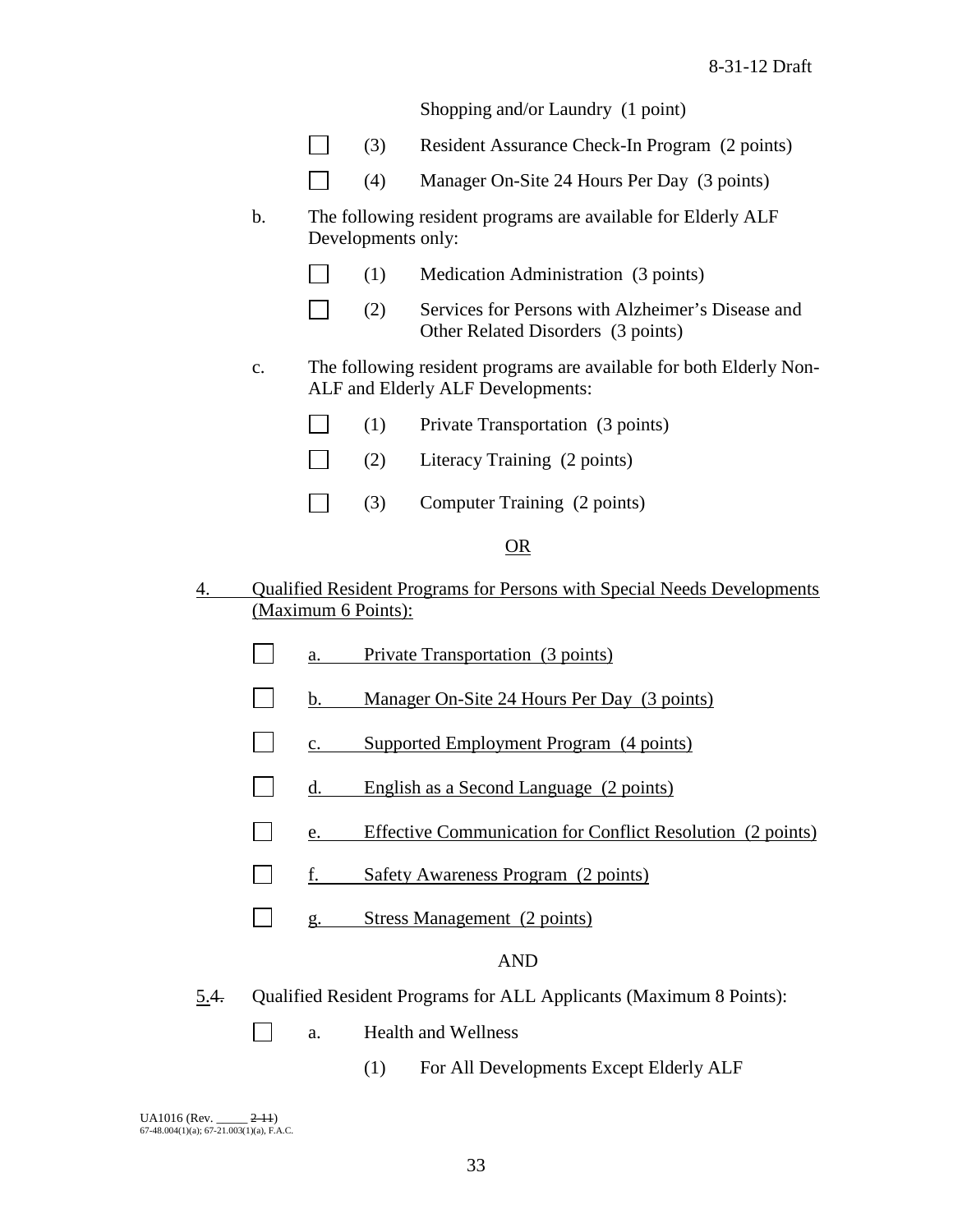|    |              |             |                               |           | Developments:                        |                                                                   |
|----|--------------|-------------|-------------------------------|-----------|--------------------------------------|-------------------------------------------------------------------|
|    |              |             |                               |           | (a)                                  | Health Care (2 points)                                            |
|    |              |             |                               |           | (b)                                  | Health and Nutrition Classes (2 points)                           |
|    |              |             |                               |           | (c)                                  | Mentoring (2 points)                                              |
|    |              |             |                               | <b>OR</b> |                                      |                                                                   |
|    |              |             |                               | (2)       |                                      | For Elderly ALF Developments only:                                |
|    |              |             |                               |           | (a)                                  | Health and Wellness Services and<br>Activities (2 points)         |
|    |              |             |                               |           | (b)                                  | Mentoring and Intergenerational<br>(2 points)                     |
|    |              |             | $\mathbf b$ .                 |           |                                      | Resident Activities (2 points)                                    |
|    |              |             | $\mathbf{c}$ .                |           |                                      | Financial Counseling (2 points)                                   |
|    |              |             | d.                            |           |                                      | English as a Second Language (2 points)                           |
|    |              |             | e.                            |           |                                      | Resident Assistance Referral Program (2 points)                   |
|    |              |             | f.                            |           |                                      | Swimming Lessons (2 points)                                       |
|    |              |             | g.                            |           |                                      | Life Safety Training (2 points)                                   |
| G. |              |             |                               |           |                                      | <b>HOME Uniform Relocation Act (Applications Requesting HOME)</b> |
|    | $\ddagger$ . |             |                               |           |                                      | Does any portion of the Development involve rehabilitation work?  |
|    |              |             |                               |           |                                      | $\Theta$ Yes Complete both questions 2 & 3                        |
|    |              |             |                               |           | $\Theta$ Mo-Complete question 3 only |                                                                   |
|    | 2.           |             |                               |           |                                      | <b>Tenant Relocation Information for Existing Properties:</b>     |
|    | 1. a.        |             | Are there any units occupied? |           |                                      |                                                                   |
|    |              |             | $\bigcirc$                    |           |                                      | $Yes - Go$ to question 2. below Complete items $b. -f.$           |
|    |              |             | O                             |           |                                      | $No - Go$ to question 3. below Skip items $c - f$ .               |
|    | 2.           |             |                               |           |                                      | <b>Tenant Relocation Information for Existing Properties:</b>     |
|    |              | <u>a.b.</u> |                               |           |                                      | How many total units now exist in the development?                |
|    |              | <u>b.e.</u> |                               |           | How many units are occupied?         |                                                                   |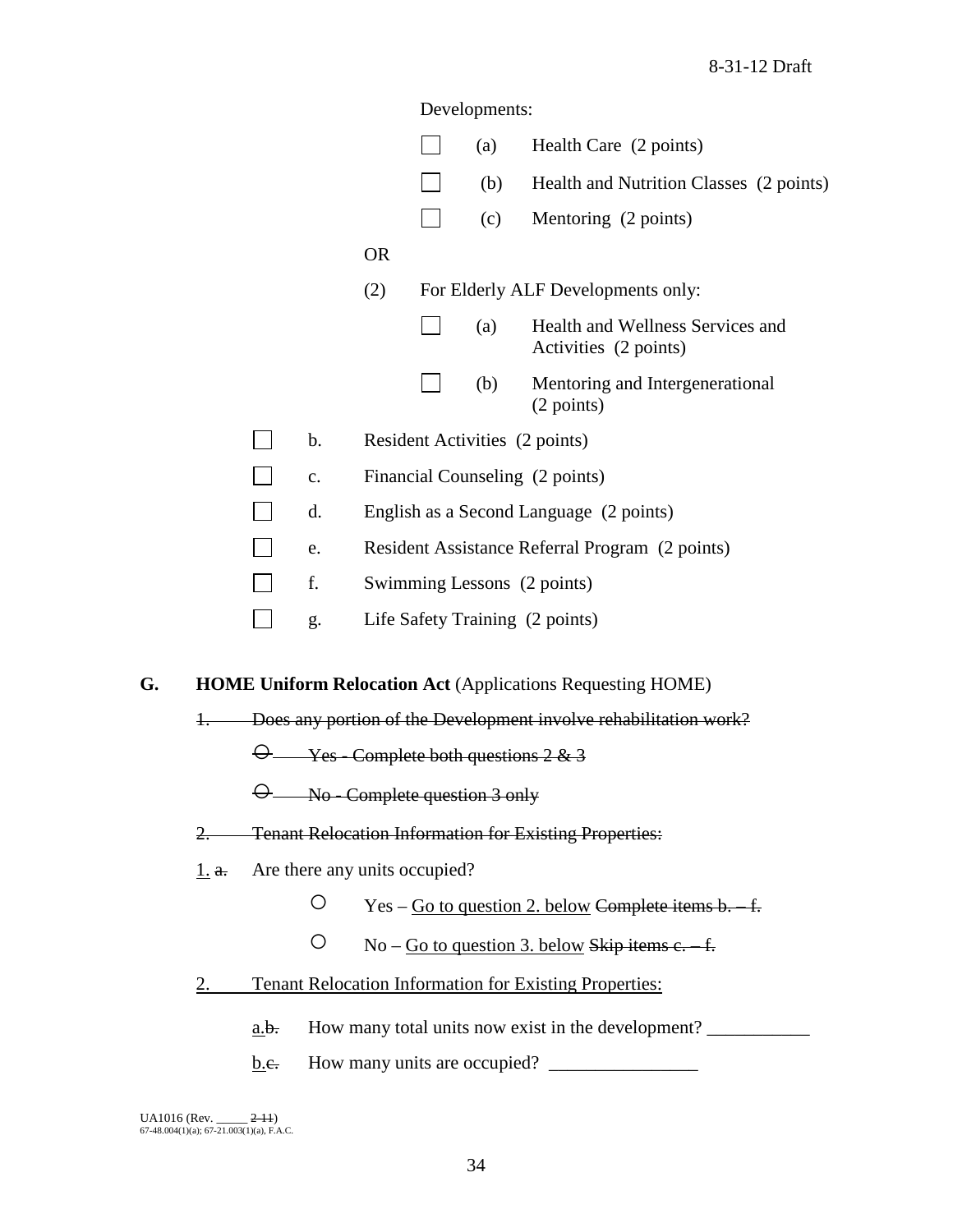- c.d. Based on the income information of each tenant, is permanent relocation (displacement) anticipated during or after the construction/rehabilitation period?
	- Yes Number of units affected:\_\_\_\_\_
	- No
- d.e. During rehabilitation, Wwill temporary relocation of any tenants be required?
	- Yes how many tenants will require temporary relocation?
	- No
- e.f. Provide one copy of the required information in a separate notebook entitled "Relocation Documentation."
- 3. Uniform Relocation Act (URA) Acquisition Information (For All Development Categories):
	- a. Does the Applicant own the Development site as documented in the Site Control section of this Application?
		- Yes Provide a narrative regarding the acquisition behind a tab labeled **"Exhibit 36 35-A"** and skip items b. through d. below
		- No Answer item b. below
	- b. Is Applicant a private company?
		- Yes Provide a copy of the notice provided to the seller behind a tab labeled **"Exhibit 36 35-B"** and skip items c. and d. below
		- No Answer item c. below
	- c. Is Applicant a public (government) Applicant?
		- Yes Answer item d. below
		- No Skip item d. below
	- d. Does the Applicant have eminent domain power?
		- Yes Provide a copy of the required notice behind a tab labeled **"Exhibit 36 35-C"**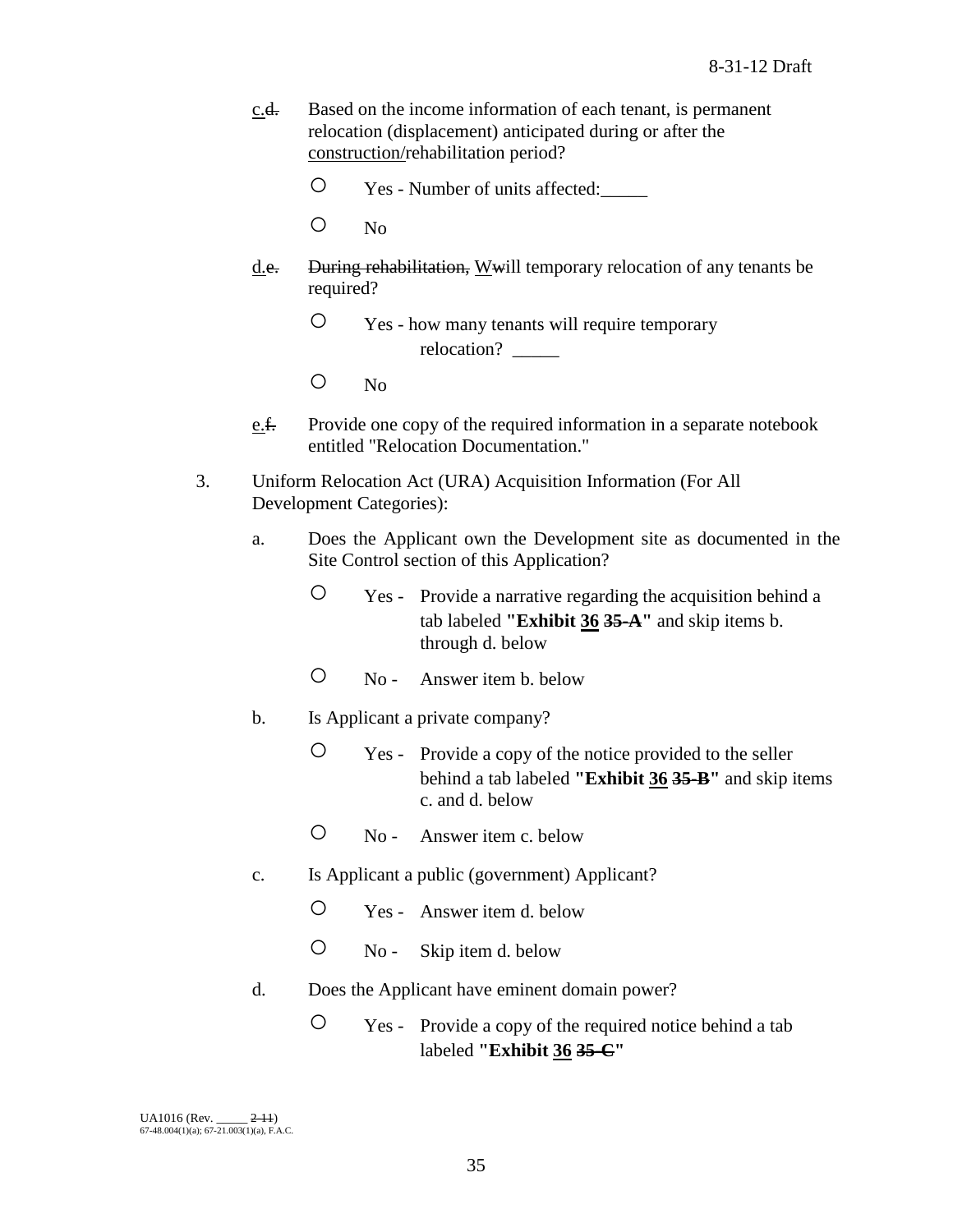- No Provide the required information behind a tab labeled **"Exhibit 36 35-C"**
- **H. HOME Certification of Consistency With the Consolidated Plan** (Applications Requesting HOME)

Provide documentation evidencing certification of consistency with Consolidated Plan behind a tab labeled **"Exhibit 37 35-D".**

## **I. HOME Other Federal Requirements** (Applications Requesting HOME)

1. Federal Labor Requirements:

Does the Development consist of 12 or more HOME-Assisted uUnits to be constructed under a single contract?

O Yes O No

2. Debarment and Suspension:

Provide the executed Contractor Certification behind a tab labeled "**Exhibit 38 35-E**"**.**

- 3. Lead Based Paint:
	- a. Did the Applicant answer "Yes" to question G.1. in this Application?
		- $\degree$  Yes answer item b. below
		- $\circ$  No skip items b. and c. below
	- b. Was the Development to be rehabilitated built before 1978?
		- $\degree$  Yes answer item c. below
		- $\circ$  No skip item c. below
	- c. Is the Applicant purchasing the property?
		- Yes Provide a copy of the executed Disclosure of Information on Lead Based Paint and Lead Based Paint Hazards form behind a tab labeled "**Exhibit 38 35-F**".
		- No
- 4. Match: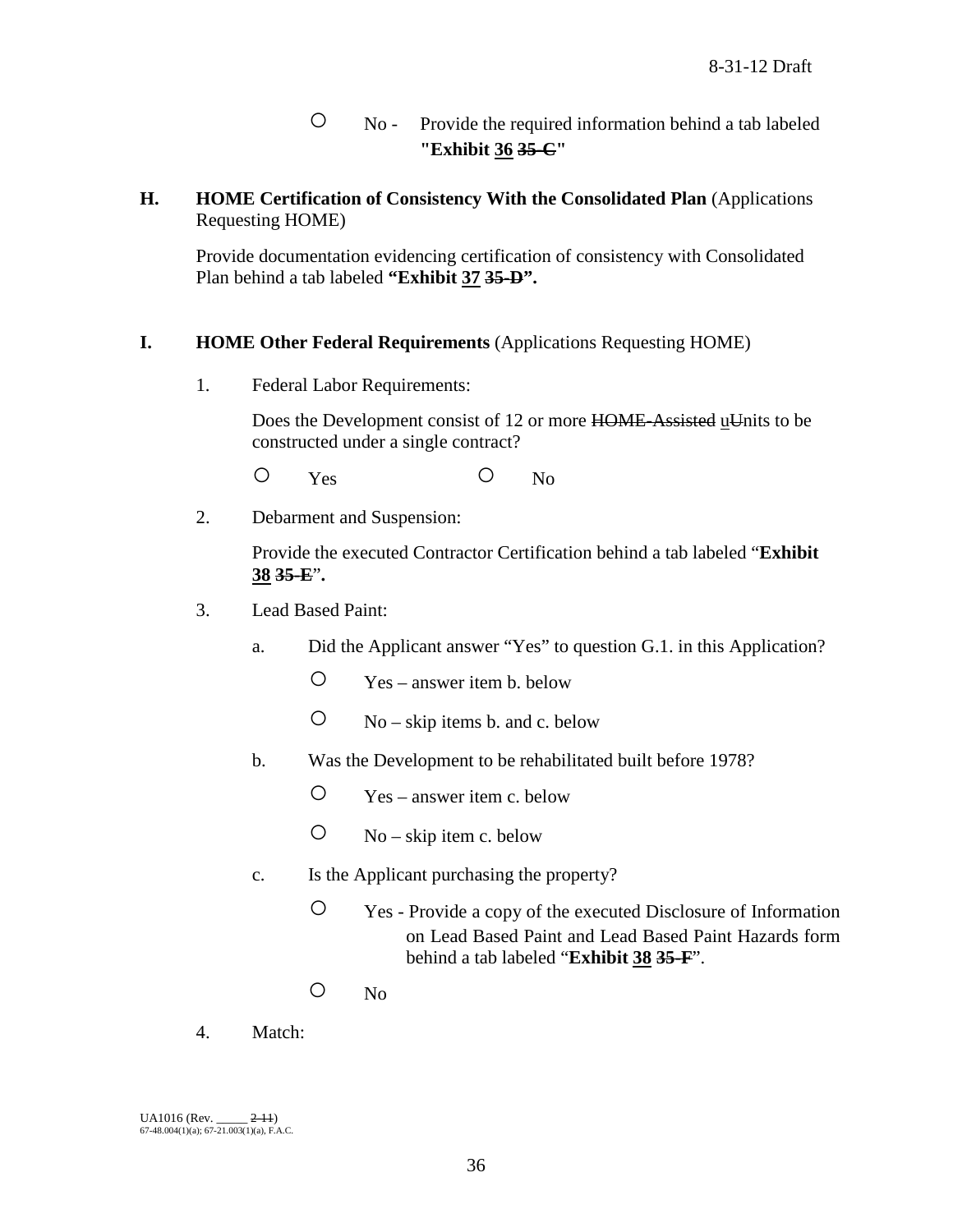List the amount of each source of Match and provide the required documentation behind a tab labeled **"Exhibit 38 35-G"** :

| a.          | Source(s)                  |  |
|-------------|----------------------------|--|
|             |                            |  |
|             |                            |  |
|             |                            |  |
|             |                            |  |
| $\mathbf b$ | <b>Total Match Amount:</b> |  |

# **Part IV. Local Government Support**

## **A. Contributions**

1. If the proposed Development does not meet one or more of the criteria listed in the Application Instructions to be eligible for an automatic 5 points, has a Local Government committed to provide a contribution to the proposed Development?

 $O$   $Y_{\text{es}}$   $O$   $N_0$   $O$   $N/A$ 

If "Yes", provide the following:

- a. The applicable Local Government Verification of Contribution form(s):
	- (1) Local Government Verification of Contribution Grant form behind a tab labeled "**Exhibit 39 36**";
	- (2) Local Government Verification of Contribution Fee Waiver form behind a tab labeled "**Exhibit 40 37**";
	- (3) Local Government Verification of Contribution Loan form behind a tab labeled "**Exhibit 41 38**"; and/or
	- (4) Local Government Verification of Contribution Fee Deferral form behind a tab labeled "**Exhibit 42 39**".
- b. The payment stream for all present value calculations (if contribution consists of a loan or deferred fee) and the calculations by which the total amount of each waiver is determined (if contribution consists of a fee waiver) must be provided behind the applicable exhibit tab.
- 2. For each Local Government contribution the Development will receive:
	- a. Enter the type of contribution (grant, loan, fee waiver or fee deferral) and the value (net present value for loans and fee deferrals) of each contribution: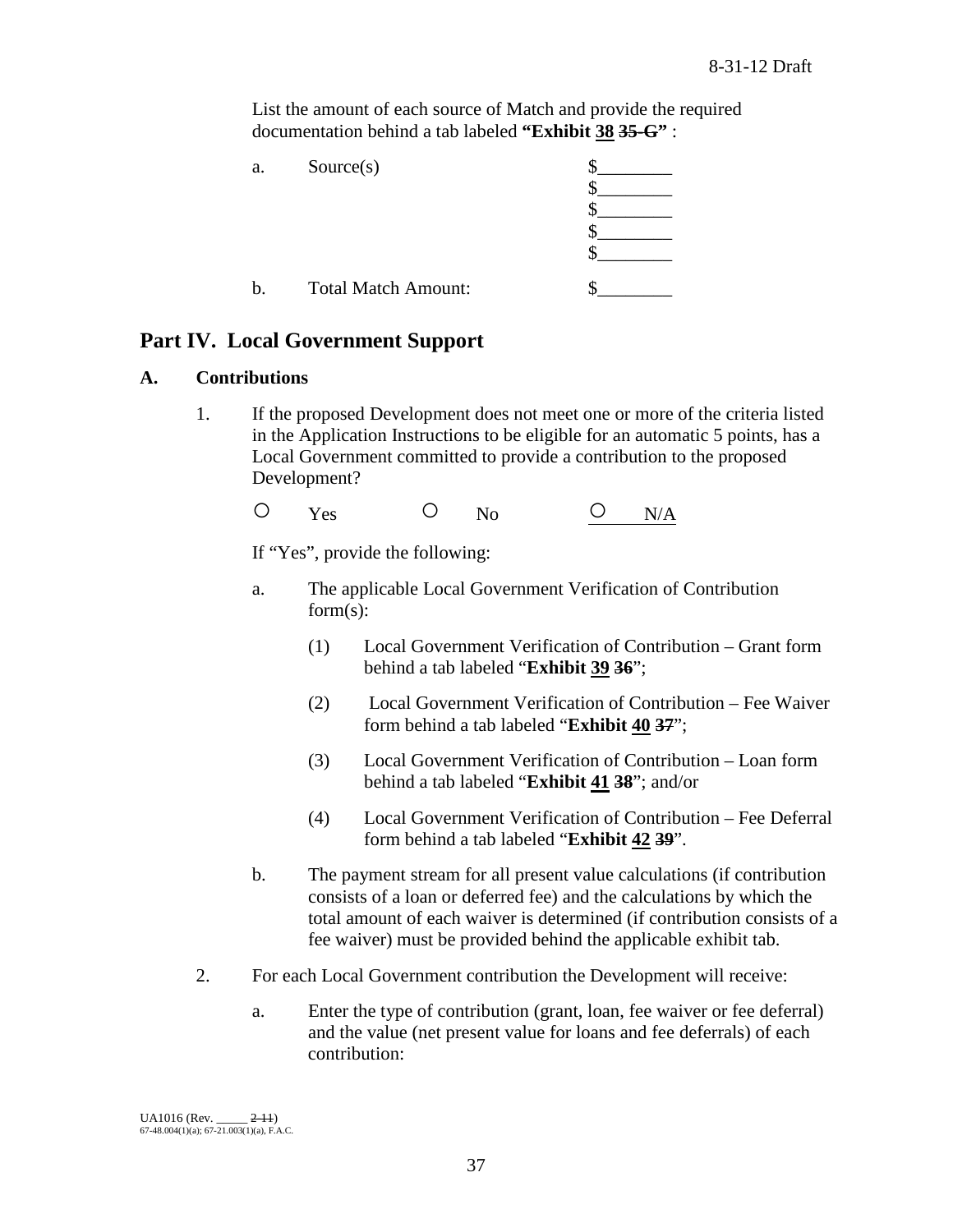

### **B. Incentives**

If the Local Government provides planning efforts for affordable housing, provide a properly completed and executed Verification of Local Government Incentives for Affordable Housing form behind a tab labeled **"Exhibit 43"** indicating the incentives provided by the Local Government.

- If the Local Government provides an expedited permitting process for affordable housing, provide the Local Government Verification of Affordable Housing Incentives – Expedited Permitting Process for Affordable Housing form behind a tab labeled "**Exhibit 40**".
- If the Local Government has an on-going and current process for providing contributions to affordable housing properties or developments, provide the Local Government Verification of Affordable Housing Incentives – Contributions to Affordable Housing Properties or Developments form behind a tab labeled "**Exhibit 41**".
- If the Local Government currently makes available to affordable housing properties or developments the modification of fee requirements, including reduction or waiver of fees and alternative methods of fee payment, provide the Local Government Verification of Affordable Housing Incentives – Modification of Fee Requirements for Affordable Housing Properties or Developments form behind a tab labeled "**Exhibit 42**".
- If the Local Government currently has a process, established by ordinance, resolution, plan or policy, that requires consideration of the impact of proposed policies, ordinances, regulations, or plan provisions on the cost of affordable housing prior to adoption of such policies, ordinances, regulations, or plan provisions, provide the Local Government Verification of Affordable Housing Incentives – Impact of Policies, Ordinances, Regulations or Plan Provisions on Cost of Affordable Housing Properties or Developments form behind a tab labeled "**Exhibit 43**".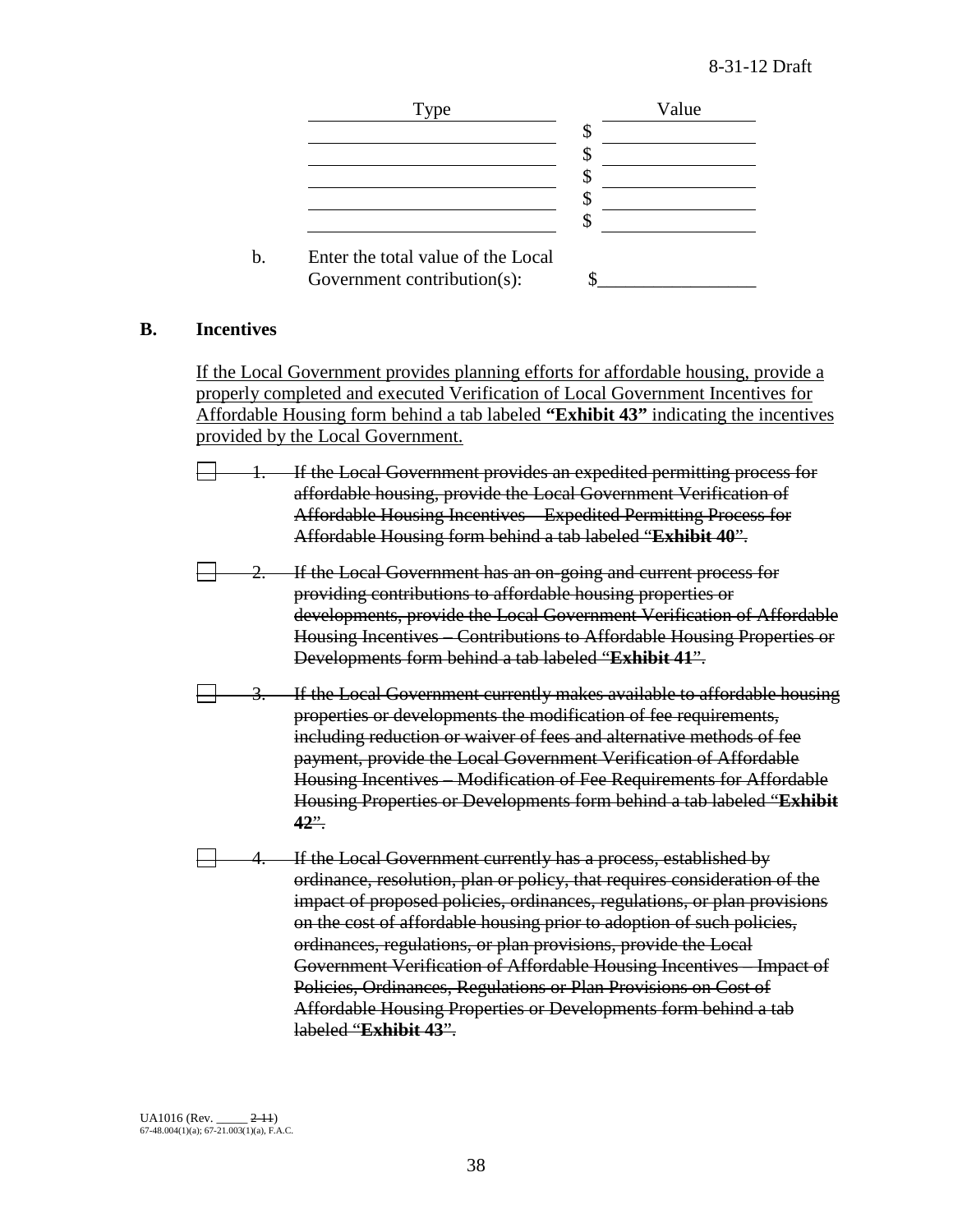# **Part V. Financing**

## **A. Funding:**

1. Funding Request:

| Tax-Exempt Multifamily Bonds       |  |
|------------------------------------|--|
| Taxable Multifamily Bonds          |  |
| Competitive HC (annual amount)     |  |
| Non-competitive HC (annual amount) |  |
| HOME.                              |  |

- 2. Other Funding:
	- a. If a PLP loan has been awarded for this Development, provide the following information:

|                  | Corporation File # |  |  | <b>Amount of Funding</b>                                                                                                                                                                                                                                                                                           |  |  |  |
|------------------|--------------------|--|--|--------------------------------------------------------------------------------------------------------------------------------------------------------------------------------------------------------------------------------------------------------------------------------------------------------------------|--|--|--|
|                  |                    |  |  |                                                                                                                                                                                                                                                                                                                    |  |  |  |
| $\sim$ $\cdot$ 1 |                    |  |  | $\mathcal{L}$ , and $\mathcal{L}$ and $\mathcal{L}$ and $\mathcal{L}$ and $\mathcal{L}$ and $\mathcal{L}$ and $\mathcal{L}$ and $\mathcal{L}$ and $\mathcal{L}$ and $\mathcal{L}$ and $\mathcal{L}$ and $\mathcal{L}$ and $\mathcal{L}$ and $\mathcal{L}$ and $\mathcal{L}$ and $\mathcal{L}$ and $\mathcal{L}$ an |  |  |  |

b. Other Corporation funds that will be incorporated as a source of financing for the proposed Development:

|     | <b>Corporation Program</b> | Corporation File | <b>Amount of Funding</b> |
|-----|----------------------------|------------------|--------------------------|
| (1) | SAIL                       |                  |                          |
| (2) | Tax-Exempt MMRB            |                  |                          |
| (3) | Non-competitive HC         |                  |                          |
| (4) | <b>Taxable MMRB</b>        |                  |                          |
|     | <b>EHCL</b>                |                  |                          |

c. If tax-exempt multifamily bonds issued by an entity other than the Corporation or a County Housing Finance Authority will be used to finance this construction, provide the following information:

> \_\_\_\_\_\_\_\_\_\_\_\_\_\_\_\_\_\_\_\_\_\_\_\_\_\_ \$\_\_\_\_\_\_\_\_\_\_\_\_\_\_\_\_\_\_\_\_\_\_\_\_\_\_ (tax-exempt multifamily bond source) (tax-exempt multifamily bond amount)

d. If the proposed Development will be assisted with funding under the United States Department of Agriculture RD 514/516 Program, RD 515 Program, and/or the RD 538 Program, indicate the applicable program(s) below and provide the required documentation behind a tab labeled "**Exhibit 44**".

| RD 514/516 | $\Box$ RD 515 | <b>RD 538</b> |
|------------|---------------|---------------|
|            |               |               |